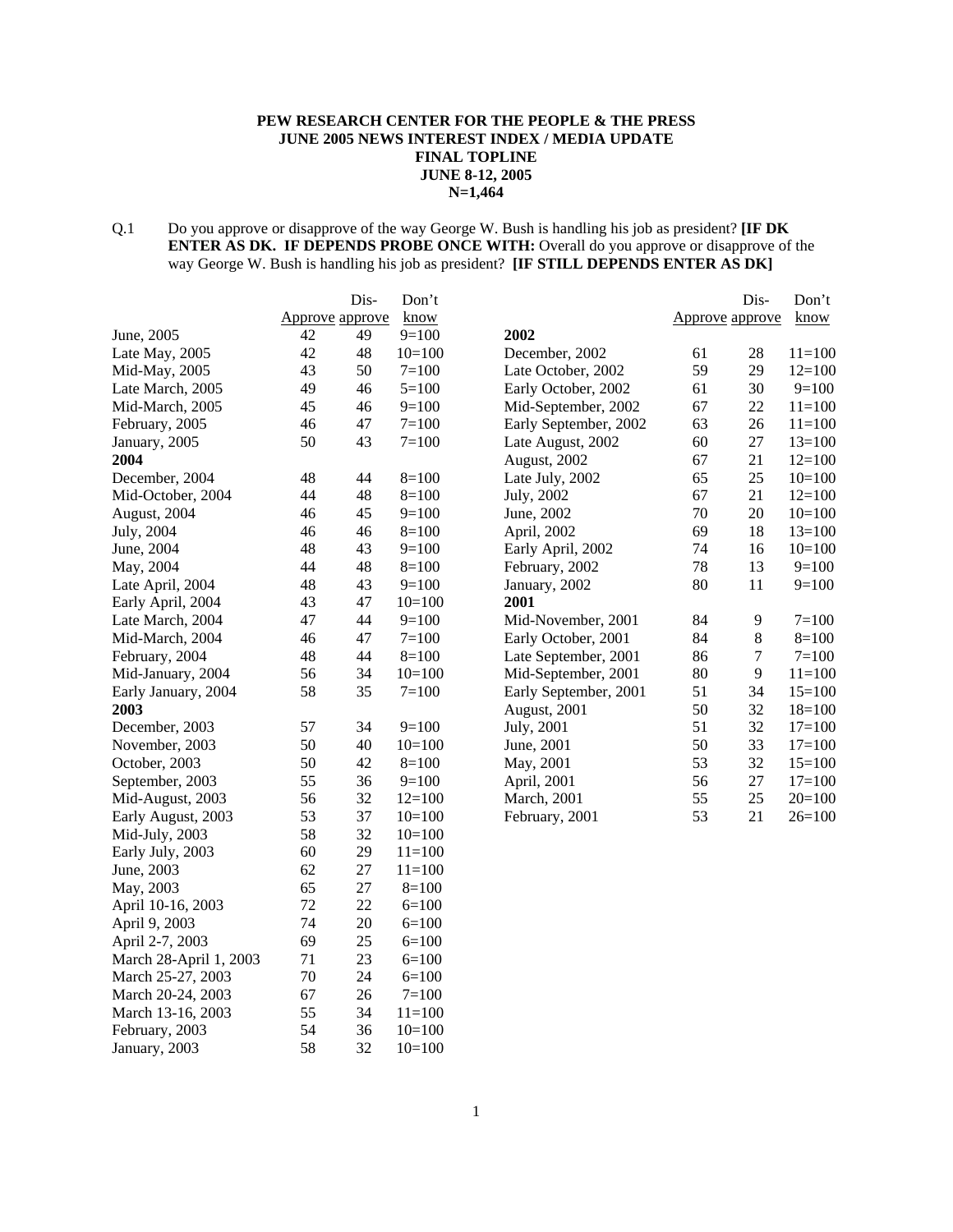Q.2 Now I will read a list of some stories covered by news organizations this past month. As I read each item, tell me if you happened to follow this news story very closely, fairly closely, not too closely, or not at all closely. **[INSERT ITEM; RANDOMIZE. OBSERVE FORM SPLITS]**

|    |                                                       | Very             |    |                 | Fairly Not too Not at all |           |
|----|-------------------------------------------------------|------------------|----|-----------------|---------------------------|-----------|
|    |                                                       | Closely          |    | Closely Closely | Closely DK/Ref            |           |
| a. | News about the current situation in Iraq              | 41               | 39 | 12              | $\tau$                    | $1 = 100$ |
|    | Mid-May, 2005                                         | 42               | 42 | 11              | $\mathfrak s$             | $* = 100$ |
|    | Mid-March, 2005                                       | 40               | 39 | 14              | 5                         | $2=100$   |
|    | February, 2005                                        | 38               | 45 | 13              | $\overline{\mathcal{L}}$  | $* = 100$ |
|    | January, 2005                                         | 48               | 37 | 11              | $\overline{4}$            | $* = 100$ |
|    | December, 2004                                        | 34               | 44 | 15              | $\epsilon$                | $1 = 100$ |
|    | Mid-October, 2004                                     | 42               | 38 | 11              | $8\,$                     | $1 = 100$ |
|    | Early September, 2004                                 | 47               | 37 | $\overline{9}$  | $\sqrt{6}$                | $1 = 100$ |
|    | August, 2004                                          | 39               | 42 | 12              | $\epsilon$                | $1 = 100$ |
|    | July, 2004                                            | 43               | 40 | 11              | 6                         | $* = 100$ |
|    | June, 2004                                            | 39               | 42 | 12              | 6                         | $1 = 100$ |
|    | April, 2004                                           | 54               | 33 | $\,8\,$         | 5                         | $* = 100$ |
|    | Mid-March, 2004                                       | 47               | 36 | 12              | $\overline{\mathcal{L}}$  | $1 = 100$ |
|    | Early February, 2004                                  | 47               | 38 | 10              | $\overline{\mathcal{A}}$  | $1 = 100$ |
|    | Mid-January, 2004                                     | 48               | 39 | 9               | $\overline{\mathcal{L}}$  | $* = 100$ |
|    | December, 2003                                        | 44               | 38 | 11              | $\sqrt{6}$                | $1 = 100$ |
|    | November, 2003                                        | 52               | 33 | 9               | 5                         | $1 = 100$ |
|    | October, 2003                                         | 38               | 40 | 14              | $\boldsymbol{7}$          | $1 = 100$ |
|    | September, 2003                                       | 50               | 33 | 10              | $\epsilon$                | $1 = 100$ |
|    | Mid-August, 2003                                      | 45               | 39 | 10              | 5                         | $1 = 100$ |
|    | Early July, 2003                                      | 37               | 41 | 13              | $\,8\,$                   | $1 = 100$ |
|    | June, 2003                                            | 46               | 35 | 13              | 6                         | $* = 100$ |
|    | May, 2003                                             | 63               | 29 | 6               | $\overline{c}$            | $* = 100$ |
|    | April 11-16, 2003 <sup>1</sup>                        | 47               | 40 | 10              | $\overline{c}$            | $1 = 100$ |
|    | April 2-7, 2003                                       | 54               | 34 | $\overline{9}$  | $\sqrt{2}$                | $1 = 100$ |
|    | March 20-24, 2003                                     | 57               | 33 | $\tau$          | $\sqrt{2}$                | $1 = 100$ |
|    | March 13-16, 2003 <sup>2</sup>                        | 62               | 27 | 6               | $\overline{4}$            | $1 = 100$ |
|    | February, 2003                                        | 62               | 25 | $8\,$           | $\overline{4}$            | $1 = 100$ |
|    | January, 2003                                         | 55               | 29 | $10\,$          | $\overline{4}$            | $2=100$   |
|    | December, 2002                                        | 51               | 32 | 10              | $\sqrt{6}$                | $1 = 100$ |
|    | Late October, 2002                                    | 53               | 33 | $\,8\,$         | 5                         | $1 = 100$ |
|    | Early October, 2002                                   | 60               | 28 | 6               | 5                         | $1 = 100$ |
|    | Early September, 2002                                 | 48               | 29 | 15              | 6                         | $2=100$   |
| b. | The revelation of the identity of the press informant |                  |    |                 |                           |           |
|    | know as Deep Throat from the Watergate scandal        | 16               | 28 | 25              | 30                        | $1 = 100$ |
|    | June, 1997 <sup>3</sup>                               | $\boldsymbol{7}$ | 16 | 29              | 47                        | $1 = 100$ |

<sup>3</sup> In June 1997 the story was listed as "The  $25<sup>th</sup>$  anniversary of the Watergate break-in."

<sup>&</sup>lt;sup>1</sup> From March 20 to April 16, 2003 the story was listed as "News about the war in Iraq."

<sup>&</sup>lt;sup>2</sup> From October 2002 to March 13-16, 2003 the story was listed as "Debate over the possibility that the U.S. will take military action in Iraq." In Early September 2002 the story was listed as "Debate over the possibility that the U.S. will invade Iraq."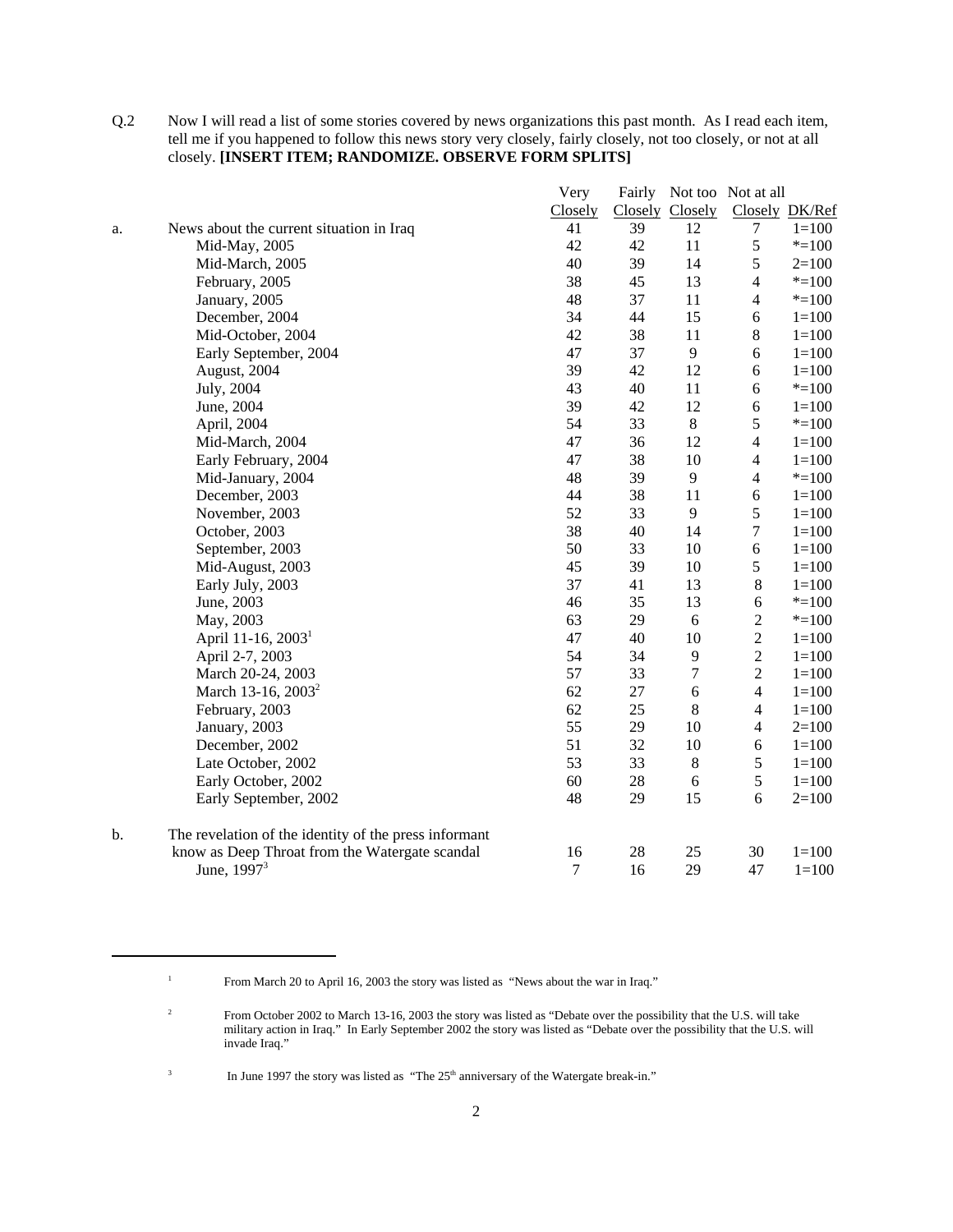#### **Q.2 CONTINUED...**

|      |                                                                                                                               | Very<br>Closely |    | Closely Closely | Fairly Not too Not at all<br>Closely DK/Ref |           |
|------|-------------------------------------------------------------------------------------------------------------------------------|-----------------|----|-----------------|---------------------------------------------|-----------|
| c.   | Newsweek's retraction of a story about U.S. soldiers<br>flushing the Koran down a toilet as part of prisoner<br>interrogation | 20              | 29 | 21              | 29                                          | $1 = 100$ |
| d.   | The rejection by French and Dutch voters of the                                                                               |                 |    |                 |                                             |           |
|      | European Union Constitution                                                                                                   | 10              | 16 | 21              | 52                                          | $1 = 100$ |
|      | ASK FORM 1 ONLY [N=726]:                                                                                                      |                 |    |                 |                                             |           |
| e.F1 | George W. Bush's proposal to deal with the                                                                                    |                 |    |                 |                                             |           |
|      | Social Security system                                                                                                        | 36              | 36 | 15              | 12                                          | $1 = 100$ |
|      | Mid-May, 2005                                                                                                                 | 36              | 36 | 17              | 10                                          | $1 = 100$ |
|      | Mid-March, 2005                                                                                                               | 38              | 34 | 16              | 11                                          | $1 = 100$ |
|      | February, 2005                                                                                                                | 31              | 36 | 20              | 13                                          | $* = 100$ |
|      | Clinton: February, 1998 <sup>4</sup>                                                                                          | 24              | 38 | 26              | 12                                          | $* = 100$ |
|      | January, 1997                                                                                                                 | 29              | 35 | 22              | 13                                          | $1 = 100$ |
| f.F1 | The Michael Jackson trial                                                                                                     | 13              | 31 | 29              | 26                                          | $1 = 100$ |
|      | Mid-March, 2005                                                                                                               | 12              | 23 | 32              | 32                                          | $1 = 100$ |
|      | February, 2005                                                                                                                | 8               | 17 | 30              | 44                                          | $1 = 100$ |
|      | November, 2003 <sup>5</sup>                                                                                                   | 29              | 27 | 22              | 20                                          | $2=100$   |
|      | January, 1994                                                                                                                 | 19              | 30 | 30              | 20                                          | $1 = 100$ |
|      | December, 1993                                                                                                                | 15              | 25 | 27              | 32                                          | $1 = 100$ |
|      | <b>ASK FORM 2 ONLY [N=738]:</b>                                                                                               |                 |    |                 |                                             |           |
| g.F2 | The passage of a bill in Congress allowing stem cell                                                                          |                 |    |                 |                                             |           |
|      | research <sup>6</sup>                                                                                                         | 21              | 35 | 21              | 22                                          | $1 = 100$ |
|      | Early September, 2001                                                                                                         | 31              | 34 | 18              | 15                                          | $2=100$   |
| h.F2 | The Supreme Court decision upholding the federal                                                                              |                 |    |                 |                                             |           |
|      | government's ban on the use of medical marijuana                                                                              | 19              | 34 | 21              | 25                                          | $1 = 100$ |

<sup>4</sup> In February 1998, the story was listed as "Clinton's proposal to deal with the problem with Social Security." In January 1997 the story was listed as "Proposals to reform the Social Security System."

<sup>&</sup>lt;sup>5</sup> In November 2003 the story was listed as "Recent charges of child molestation against Michael Jackson." In January 1994 and December 1993 the story was listed as "Michael Jackson's personal problems."

<sup>&</sup>lt;sup>6</sup> In September 2001 the story was listed as "George W. Bush's decision on federal funding for stem-cell research."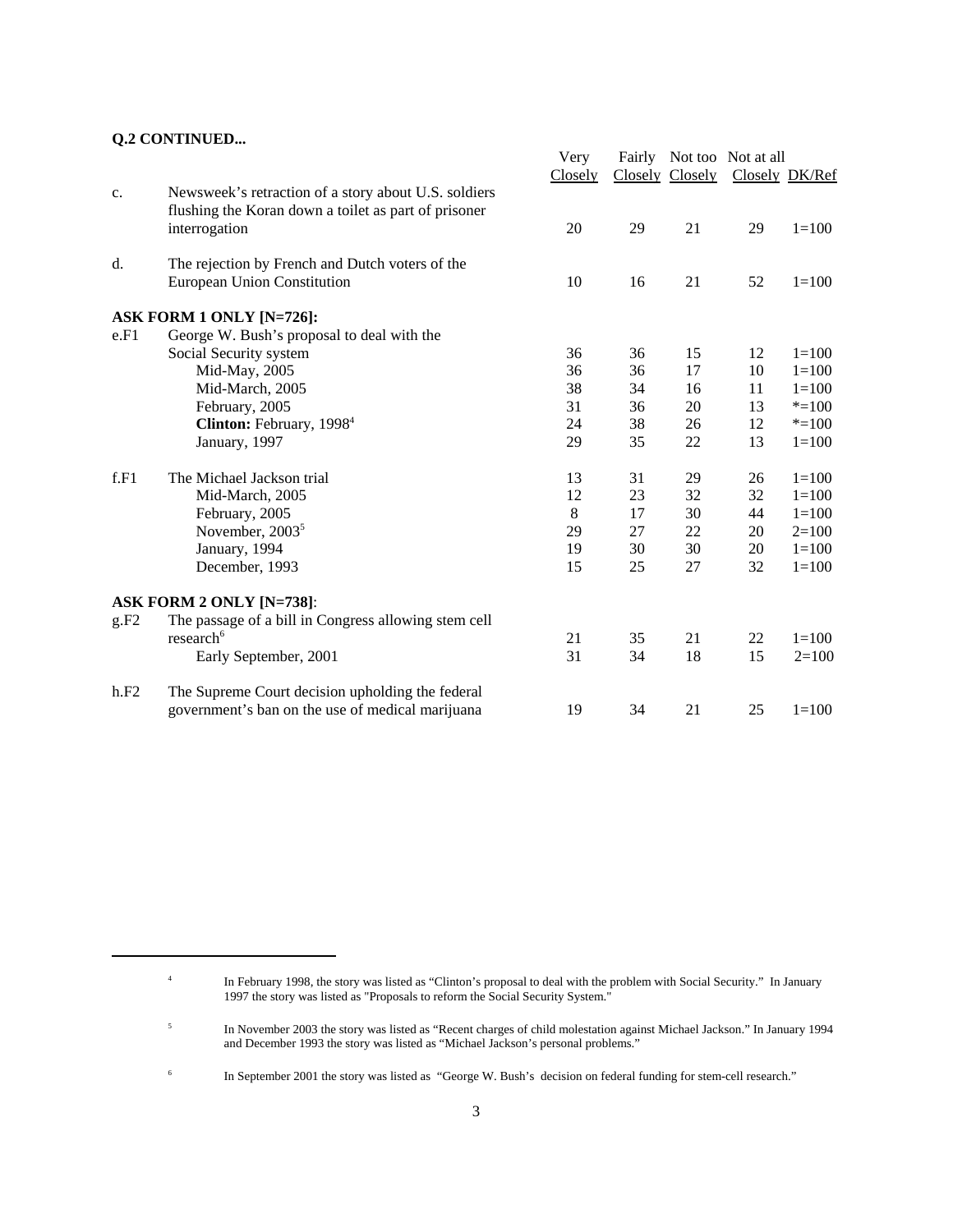Now, a different kind of question…

**ASK ALL:**

I.1 If "6" represents a very liberal position in politics and "1" represents a very conservative position, where on this scale of 6 to 1 would you rate **(INSERT ITEM; ROTATE ITEMS a. AND b. WITH ITEM c. ALWAYS LAST)**? Again, 6 is very liberal and 1 is very conservative, and you can use any number in between. **[IF ANSWERS "DON'T KNOW"/"NEVER HEARD OF" DO NOT PROBE.]**

|                |                      | Based on Those Who Could Rate |                |                |                |                 |            |                 |       |  |  |  |
|----------------|----------------------|-------------------------------|----------------|----------------|----------------|-----------------|------------|-----------------|-------|--|--|--|
|                |                      |                               | -Conservative- |                |                | $-$ Liberal $-$ |            | Never heard of/ |       |  |  |  |
|                |                      | ⊥                             | $\overline{2}$ | $\overline{3}$ | $\overline{4}$ | $\overline{2}$  | <u>6</u>   | DK/Refused      | (N)   |  |  |  |
| a.             | The Republican Party | 27                            | 27             | 22             | 11             | $\tau$          | $6=100$    | 9%              | 1,332 |  |  |  |
| b.             | The Democratic Party | 5                             | 6              | 21             | 24             | 22              | $22=100$   | 10%             | 1,329 |  |  |  |
| $\mathbf{c}$ . | Yourself             | 11                            | 14             | 31             | 20             | 15              | $9=100$    | 7%              | 1,377 |  |  |  |
|                | Early Sept, 2004     | 15                            | 13             | 30             | 17             | 12              | $13=100$   | 8%              |       |  |  |  |
|                | Mid-March, 2004      | 12                            | 12             | 30             | 20             | 14              | $12=100$   | 6%              |       |  |  |  |
|                | Mid-January, 2004    | 15                            | 15             | 27             | 18             | 14              | $11 = 100$ | 5%              |       |  |  |  |
|                | January, 2000        | 15                            | 16             | 31             | 16             | 10              | $12=100$   | 8%              |       |  |  |  |
|                | May, 1999            | 13                            | 12             | 30             | 20             | 11              | $14 = 100$ | 7%              |       |  |  |  |
|                | September, 1996      | 17                            | 10             | 31             | 18             | 13              | $11 = 100$ | 6%              |       |  |  |  |
|                | September, 1988      | 14                            | 15             | 29             | 20             | 12              | $10=100$   | 6%              |       |  |  |  |
|                | Newsweek: 1984       | 16                            | 9              | 31             | 19             | 12              | $13=100$   | 6%              |       |  |  |  |

On a different subject…

Q.3 How have you been getting most of your news about national and international issues? From television, from newspapers, from radio, from magazines, or from the Internet? **[ACCEPT TWO ANSWERS: IF ONLY ONE RESPONSE IS GIVEN, PROBE FOR ADDITIONAL RESPONSE]**

|                       |            | News-  |       |                  |          | Other          | Don't Know/ |
|-----------------------|------------|--------|-------|------------------|----------|----------------|-------------|
|                       | Television | papers | Radio | <b>Magazines</b> | Internet | (VOL)          | Refused     |
| June, 2005            | 74         | 44     | 22    | 5                | 24       | 2              |             |
| December, 2004        | 74         | 46     | 21    | 4                | 24       | 2              |             |
| October, 2003         | 80         | 50     | 18    | 4                | 20       | 2              |             |
| August, 2003          | 79         | 46     | 15    | 3                | 18       | 2              |             |
| Early July, 2003      | 79         | 45     | 16    | 5                | 19       |                | *           |
| March, $2003^7$       | 89         | 24     | 19    | *                | 11       | 2              | $\ast$      |
| February, 2003        | 83         | 42     | 19    | 4                | 15       | 3              | *           |
| January, 2003         | 81         | 44     | 22    | 4                | 17       | 2              |             |
| January, 2002         | 82         | 42     | 21    | 3                | 14       | $\overline{c}$ | *           |
| Mid-September, 2001   | 90         | 11     | 14    | *                | 5        |                |             |
| Early September, 2001 | 74         | 45     | 18    | 6                | 13       |                | *           |
| February, 2001        | 76         | 40     | 16    | 4                | 10       | 2              |             |
| October, 1999         | 80         | 48     | 19    | 5                | 11       | 2              | *           |
| January, 1999         | 82         | 42     | 18    | 4                | 6        | $\overline{c}$ | *           |
| January, 1996         | 88         | 61     | 25    | 8                | --       | 2              | $\ast$      |
| September, 1995       | 82         | 63     | 20    | 10               |          |                |             |
| January, 1994         | 83         | 51     | 15    | 10               |          |                |             |

<sup>&</sup>lt;sup>7</sup> In March 2003, the question was worded "news about the war in Iraq." In Mid-September 2001, the question was worded "news about the terrorist attacks." In September 1995, question wording did not include "international." In Early January 1991 the question asked about "the latest developments in the Persian Gulf."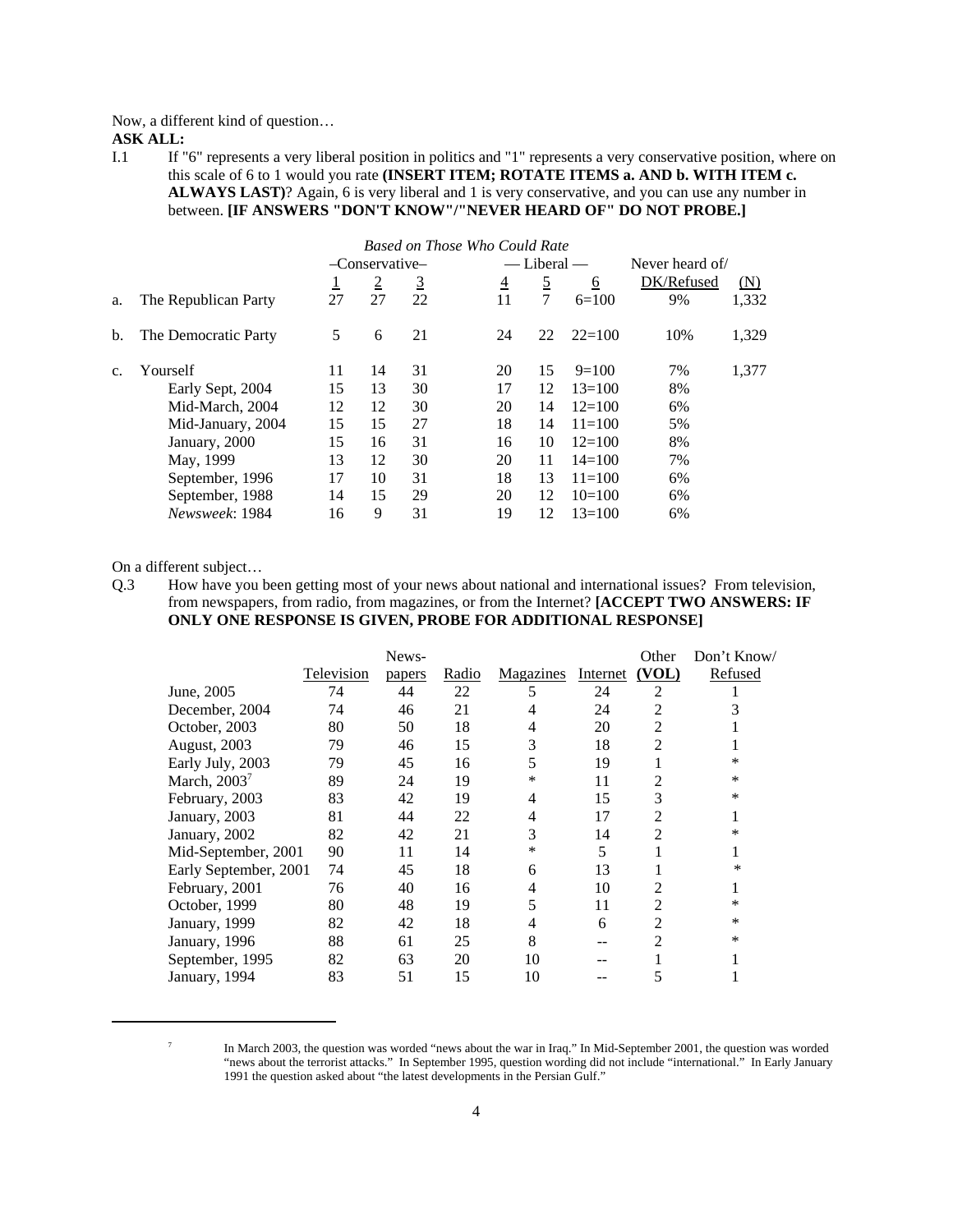| <b>Q.3 CONTINUED</b> |            | News-  |       |                          |      | Other Don't Know/ |
|----------------------|------------|--------|-------|--------------------------|------|-------------------|
|                      | Television | papers | Radio | Magazines Internet (VOL) |      | Refused           |
| September, 1993      | 83         | 60     |       |                          | $-1$ | ∗                 |
| January, 1993        |            |        |       |                          | $-1$ |                   |
| Early January, 1991  | 82         | 40     |       |                          | --   | ∗                 |

#### **IF '1' TELEVISION AS EITHER 1ST OR 2ND RESPONSE IN Q.3 ASK:**

Q.3a Do you get most of your news about national and international issues from **[READ, RANDOMIZE ITEMS 2 THRU 4 AND 5 THRU 8 SEPARATELY, AND RANDOMIZE SETS OF ITEMS (LOCAL; NETWORK; CABLE). ACCEPT MULTIPLE ANSWERS BUT DO NOT PROBE FOR ADDITIONAL]**   $\mathbf{E}$ .  $\mathbf{A}$ 

|                             |                                         |      |            |      | Early |      |
|-----------------------------|-----------------------------------------|------|------------|------|-------|------|
|                             | <b>BASED ON TOTAL:</b>                  | Dec  | <b>Oct</b> | Aug  | July  | Jan  |
|                             |                                         | 2004 | 2003       | 2003 | 2003  | 2002 |
| 13                          | Local news programming                  | 15   |            | 17   | 17    | 16   |
| 12                          | <b>ABC</b> Network news                 |      | 12         | 12   | 12    | 11   |
| 9                           | <b>CBS</b> Network news                 | 9    | 8          | 10   | 11    | 11   |
| 12                          | <b>NBC</b> Network news                 | 14   | 13         | 15   | 14    | 15   |
| 18                          | CNN Cable news                          | 20   | 20         | 26   | 27    | 28   |
| 5                           | <b>MSNBC</b> Cable news                 | 6    | 6          |      | 9     | 8    |
| 16                          | The Fox News Cable Channel              | 19   | 17         | 18   | 22    | 16   |
| $\mathcal{D}_{\mathcal{L}}$ | CNBC Cable news <sup>8</sup>            |      |            |      | 3     |      |
| 4                           | <b>(DO NOT READ)</b> Don't know/Refused |      | 4          |      |       |      |
|                             |                                         |      |            |      |       |      |

#### **IF '5' INTERNET AS EITHER 1ST OR 2ND RESPONSE IN Q.3, ASK [N=351]:**

- Q.3b When you get news online, do you read the websites of local or national newspapers, or not?
	- 62 Yes
	- 36 No
	- Don't know/Refused  $\frac{2}{100}$
	-

#### **IF '2' NEWSPAPERS AS EITHER 1ST OR 2ND RESPONSE IN Q.3 ASK [N=670]:**

- Q.3c How do you read the newspaper… Do you mostly read the paper version of the newspaper, or do you mostly read the newspaper online?
	- 90 Paper version
	- 6 Online
	- 3 Both **(VOL)**
	- 1 Don't know/Refused
	- 100

<sup>&</sup>lt;sup>8</sup> In October 2003, CNBC Cable news item was not asked due to programming error.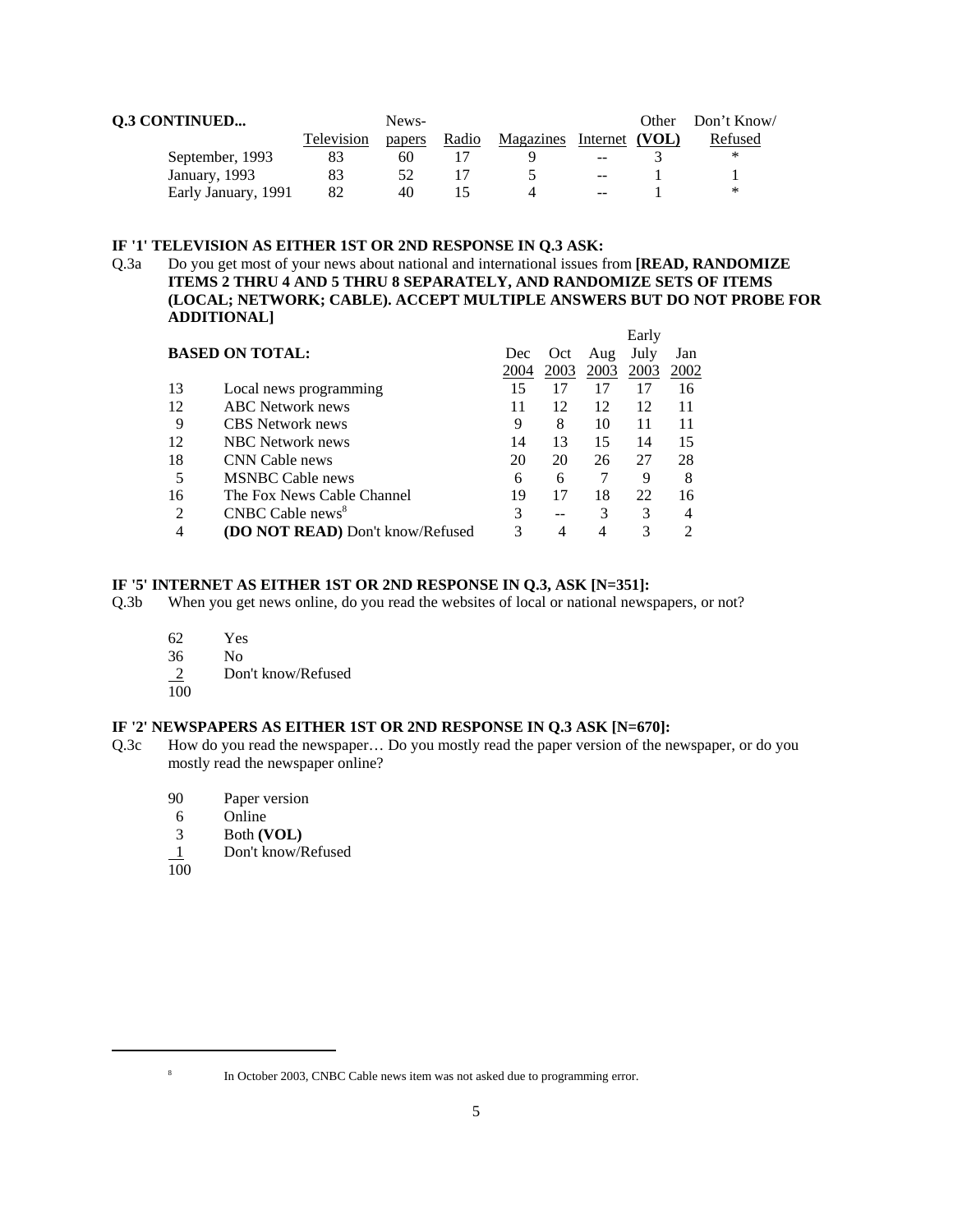#### **IF 'YES' IN Q.3b OR '2' ONLINE IN Q.3c, ASK [N=246]:**

- Q.3d Do you read the newspaper online mostly because it is free or mostly because it is convenient? **[READ AND ROTATE]**
	- 8 Mostly because free
	- 73 Mostly because convenient
	- 14 Both **(VOL)**
	- 5 Neither **(VOL)**
	- \* Don't know/Refused
	- 100

#### **IF 'YES' IN Q.3b OR '2' ONLINE IN Q.3c, ASK [N=246]:**

- Q.3e Since you started reading newspapers online, are you reading the PAPER version of the newspaper more often, less often, or about as much as you used to?
	- 12 More often
	- 35 Less often
	- 50 About as much
	- 3 Don't know/Refused  $\frac{3}{100}$
	-

#### **ASK ALL:**

Q.4 Now I'd like your opinion of some groups and organizations in the news. (First,) would you say your overall opinion of... **(INSERT ITEM; RANDOMIZE)** is very favorable, mostly favorable, mostly UNfavorable, or very unfavorable? **(INTERVIEWERS: PROBE TO DISTINGUISH BETWEEN "NEVER HEARD OF" AND "CAN'T RATE")** 

**(VOL) (VOL)**

|    |                           |       |                  | -------Favorable------ |              |    | -----Unfavorable----- | Never            | Can't      |
|----|---------------------------|-------|------------------|------------------------|--------------|----|-----------------------|------------------|------------|
|    |                           | Total |                  | Very Mostly            | <b>Total</b> |    | Very Mostly           | Heard of         | Rate       |
| a. | The Republican Party      | 48    | 11               | 37                     | 44           | 20 | 24                    | $\theta$         | $8=100$    |
|    | December, 2004            | 52    | 15               | 37                     | 42           | 17 | 25                    | $\Omega$         | $6=100$    |
|    | June, 2004                | 51    | 12               | 39                     | 40           | 14 | 26                    | $\mathbf{0}$     | $9=100$    |
|    | Early February, 2004      | 52    | 14               | 38                     | 42           | 16 | 26                    | *                | $6=100$    |
|    | June, 2003                | 58    | 14               | 44                     | 33           | 10 | 23                    | $\boldsymbol{0}$ | $9=100$    |
|    | April, 2003               | 63    | 14               | 49                     | 31           | 10 | 21                    | $\ast$           | $6=100$    |
|    | December, 2002            | 59    | 18               | 41                     | 33           | 11 | 22                    | *                | $8=100$    |
|    | July, 2001                | 48    | 11               | 37                     | 42           | 15 | 27                    | $\ast$           | $10=100$   |
|    | January, 2001             | 56    | 13               | 43                     | 35           | 13 | 22                    | $\ast$           | $9=100$    |
|    | September, 2000 $(RVs)$   | 53    | 11               | 42                     | 40           | 12 | 28                    | $\mathbf{0}$     | $7 = 100$  |
|    | August, 1999              | 53    | $\boldsymbol{8}$ | 45                     | 43           | 12 | 31                    | ∗                | $4 = 100$  |
|    | February, 1999            | 44    | 7                | 37                     | 51           | 15 | 36                    | $\mathbf{0}$     | $5=100$    |
|    | January, 1999             | 44    | 10               | 34                     | 50           | 23 | 27                    | $\mathbf{0}$     | $6=100$    |
|    | Early December, 1998      | 46    | 11               | 35                     | 47           | 20 | 27                    | *                | $7 = 100$  |
|    | Early October, 1998 (RVs) | 52    | 9                | 43                     | 42           | 14 | 28                    | $\boldsymbol{0}$ | $6=100$    |
|    | Early September, 1998     | 56    | 9                | 47                     | 37           | 11 | 26                    | *                | $7 = 100$  |
|    | March, 1998               | 50    | 10               | 40                     | 43           | 12 | 31                    | $\ast$           | $7 = 100$  |
|    | <b>August, 1997</b>       | 47    | 9                | 38                     | 47           | 11 | 36                    | $\ast$           | $6=100$    |
|    | June, 1997                | 51    | 8                | 43                     | 42           | 11 | 31                    | 1                | $6=100$    |
|    | January, 1997             | 52    | 8                | 44                     | 43           | 10 | 33                    | $\ast$           | $5=100$    |
|    | October, 1995             | 52    | 10               | 42                     | 44           | 16 | 28                    | $\ast$           | $4 = 100$  |
|    | December, 1994            | 67    | 21               | 46                     | 27           | 8  | 19                    | $\ast$           | $6=100$    |
|    | July, 1994                | 63    | 12               | 51                     | 33           | 8  | 25                    | $\ast$           | $4=100$    |
|    | May, 1993                 | 54    | 12               | 42                     | 35           | 10 | 25                    | $\mathbf{0}$     | $11 = 100$ |
|    | July, 1992                | 46    | 9                | 37                     | 48           | 17 | 31                    | *                | $6=100$    |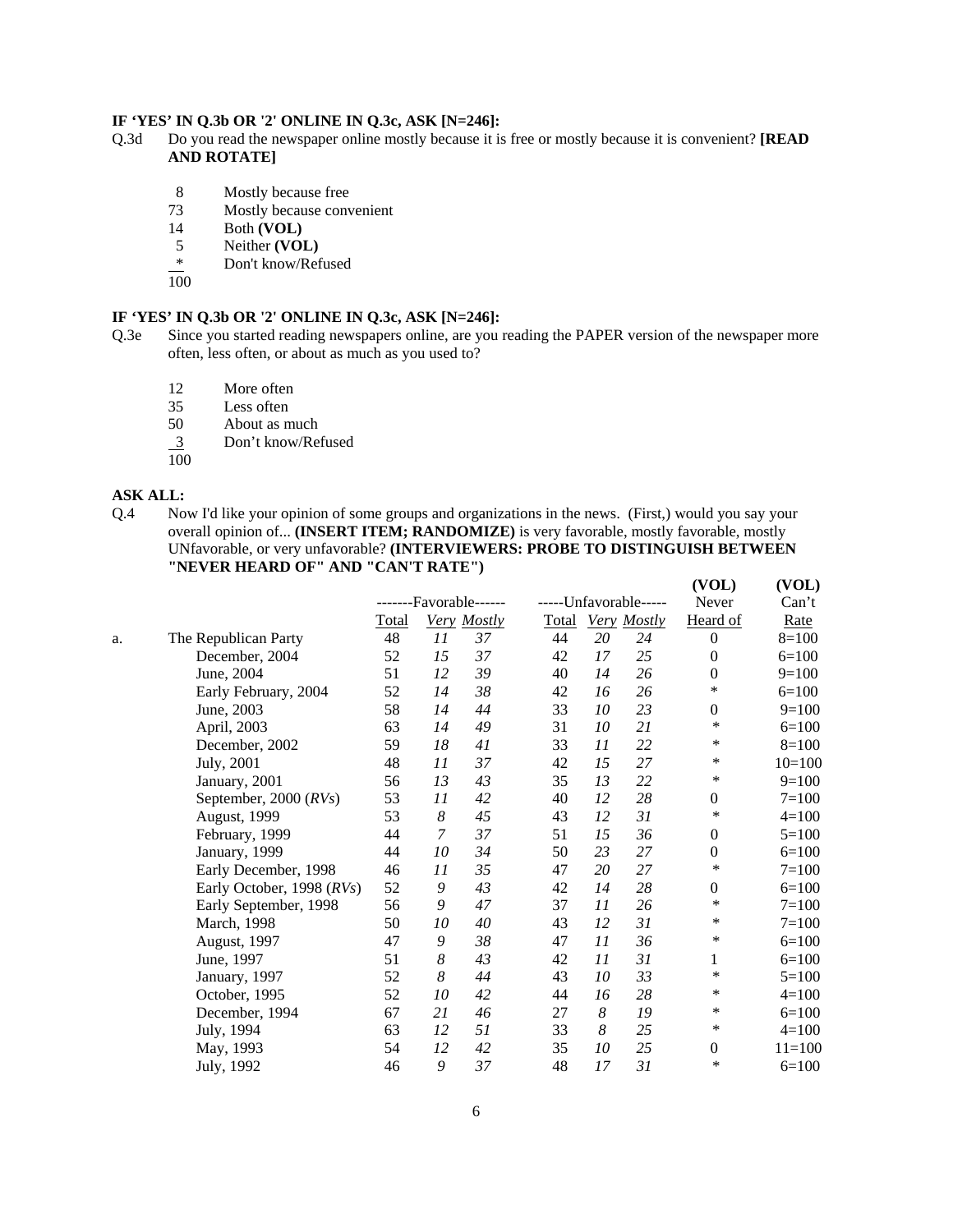|    | <b>Q.4 CONTINUED</b>      |       |                          | -------Favorable------ |        |                  | -----Unfavorable----- | (VOL)<br>Never   | (VOL)<br>Can't |
|----|---------------------------|-------|--------------------------|------------------------|--------|------------------|-----------------------|------------------|----------------|
|    |                           | Total |                          | Very Mostly            |        |                  | Total Very Mostly     | Heard of         | Rate           |
| b. | The Democratic Party      | 52    | 12                       | 40                     | 39     | 13               | 26                    | $\ast$           | $9=100$        |
|    | December, 2004            | 53    | 13                       | 40                     | 41     | 14               | 27                    | $\ast$           | $6=100$        |
|    | June, 2004                | 54    | 12                       | 42                     | 36     | 11               | 25                    | $\boldsymbol{0}$ | $10=100$       |
|    | Early February, 2004      | 58    | 14                       | 44                     | 37     | 9                | 28                    | $\ast$           | $5=100$        |
|    | June, 2003                | 54    | 11                       | 43                     | 38     | 10               | 28                    | $\boldsymbol{0}$ | $8=100$        |
|    | April, 2003               | 57    | 13                       | 44                     | 36     | 11               | 25                    | ∗                | $7 = 100$      |
|    | December, 2002            | 54    | 15                       | 39                     | 37     | 10               | 27                    | ∗                | $9=100$        |
|    | July, 2001                | 58    | 18                       | 40                     | 34     | 10               | 24                    | *                | $8=100$        |
|    | January, 2001             | 60    | 18                       | 42                     | 30     | 9                | 21                    | 1                | $9=100$        |
|    | September, 2000 $(RVs)$   | 60    | 16                       | 44                     | 35     | 12               | 23                    | $\ast$           | $5=100$        |
|    | <b>August</b> , 1999      | 59    | 14                       | 45                     | 37     | 9                | 28                    | $\ast$           | $4 = 100$      |
|    | February, 1999            | 58    | 11                       | 47                     | 37     | 11               | 26                    | $\boldsymbol{0}$ | $5=100$        |
|    | January, 1999             | 55    | 14                       | 41                     | 38     | 12               | 26                    | $\boldsymbol{0}$ | $7 = 100$      |
|    | Early December, 1998      | 59    | $18\,$                   | 41                     | 34     | 10               | 24                    | $\boldsymbol{0}$ | $7 = 100$      |
|    | Early October, 1998 (RVs) | 56    | 11                       | 45                     | 38     | 9                | 29                    | $\ast$           | $6=100$        |
|    | Early September, 1998     | 60    | 13                       | 47                     | 33     | 8                | 25                    | ∗                | $7 = 100$      |
|    | March, 1998               | 58    | 15                       | 43                     | 36     | 10               | 26                    | *                | $6=100$        |
|    | <b>August</b> , 1997      | 52    | 11                       | 41                     | 42     | 10               | 32                    | $\boldsymbol{0}$ | $6=100$        |
|    | June, 1997                | 61    | 10                       | 51                     | 33     | $\boldsymbol{8}$ | 25                    | $\ast$           | $6=100$        |
|    | January, 1997             | 60    | 13                       | 47                     | 35     | 7                | 28                    | *                | $5=100$        |
|    | October, 1995             | 49    | 9                        | 40                     | 48     | 11               | 37                    | $\boldsymbol{0}$ | $3=100$        |
|    | December, 1994            | 50    | 13                       | 37                     | 44     | 13               | 31                    | $\ast$           | $6=100$        |
|    | July, 1994                | 62    | 13                       | 49                     | 34     | $\boldsymbol{7}$ | 27                    | ∗                | $4 = 100$      |
|    | May, 1993                 | 57    | 14                       | 43                     | 34     | 9                | 25                    | $\boldsymbol{0}$ | $9=100$        |
|    | July, 1992                | 61    | 17                       | 44                     | 33     | 9                | 24                    | ∗                | $6=100$        |
| c. | Congress                  | 49    | 6                        | 43                     | 40     | 10               | 30                    | *                | $11 = 100$     |
|    | June, 2004                | 56    | $\boldsymbol{7}$         | 49                     | 33     | $\boldsymbol{7}$ | 26                    | $\ast$           | $11 = 100$     |
|    | July, 2001                | 57    | $\boldsymbol{7}$         | 50                     | 32     | 8                | 24                    | *                | $11 = 100$     |
|    | March, 2001               | 56    | 6                        | 50                     | 36     | 10               | 26                    | 1                | $7 = 100$      |
|    | January, 2001             | 64    | 10                       | 54                     | 23     | 5                | 18                    | 1                | $12=100$       |
|    | September, 2000 (RVs)     | 61    | $\boldsymbol{8}$         | 53                     | 32     | 5                | 27                    | $\ast$           | $7 = 100$      |
|    | August, 1999              | 63    | $\boldsymbol{8}$         | 55                     | 34     | 7                | 27                    | $\ast$           | $3=100$        |
|    | June, 1999                | 56    | 9                        | 47                     | 39     | 9                | 30                    | ∗                | $5=100$        |
|    | February, 1999            | 52    | 4                        | 48                     | 44     | 8                | 36                    | $\boldsymbol{0}$ | $4 = 100$      |
|    | January, 1999             | 48    | $\overline{7}$           | 41                     | 45     | 15               | 30                    | $\mathbf{0}$     | $7 = 100$      |
|    | Early December, 1998      | 52    | 11                       | 41                     | 41     | 12               | 29                    | $\boldsymbol{0}$ | $7 = 100$      |
|    | Early October, 1998 (RVs) | 62    | $\boldsymbol{7}$         | 55                     | 33     | $\boldsymbol{8}$ | $25\,$                | $\boldsymbol{0}$ | $5 = 100$      |
|    | Early September, 1998     | 66    | $\boldsymbol{7}$         | 59                     | $27\,$ | 5                | 22                    | $\boldsymbol{0}$ | $7 = 100$      |
|    | October, 1997             | 53    | 5                        | 48                     | 44     | 11               | 33                    | $\boldsymbol{0}$ | $3 = 100$      |
|    | August, 1997              | 50    | 6                        | 44                     | 44     | 11               | 33                    | $\boldsymbol{0}$ | $6=100$        |
|    | June, 1997                | 52    | $\overline{4}$           | 48                     | 42     | $\boldsymbol{8}$ | 34                    | $\boldsymbol{0}$ | $6=100$        |
|    | May, 1997                 | 49    | 5                        | 44                     | 42     | 10               | 32                    | $\ast$           | $9=100$        |
|    | February, 1997            | 52    | 6                        | 46                     | 40     | $\boldsymbol{9}$ | 31                    | *                | $8=100$        |
|    | January, 1997             | 56    | 6                        | 50                     | 40     | $\boldsymbol{8}$ | 32                    | *                | $4 = 100$      |
|    | June, 1996                | 45    | 6                        | 39                     | 50     | 12               | 38                    | $\ast$           | $5 = 100$      |
|    | April, 1996               | 45    | 6                        | 39                     | 50     | 13               | $37\,$                | $\boldsymbol{0}$ | $5 = 100$      |
|    | January, 1996             | 42    | $\overline{4}$           | 38                     | 54     | 16               | $38\,$                | $\ast$           | $4 = 100$      |
|    | October, 1995             | 42    | $\overline{\mathcal{A}}$ | 38                     | 55     | 13               | $42\,$                | $\boldsymbol{0}$ | $3=100$        |
|    | August, 1995              | 45    | 5                        | $40\,$                 | 47     | 13               | 34                    | $\ast$           | $7 = 100$      |
|    | June, 1995                | 53    | $\boldsymbol{8}$         | 45                     | $42\,$ | 11               | 31                    | $\ast$           | $5 = 100$      |
|    |                           |       |                          |                        |        |                  |                       |                  |                |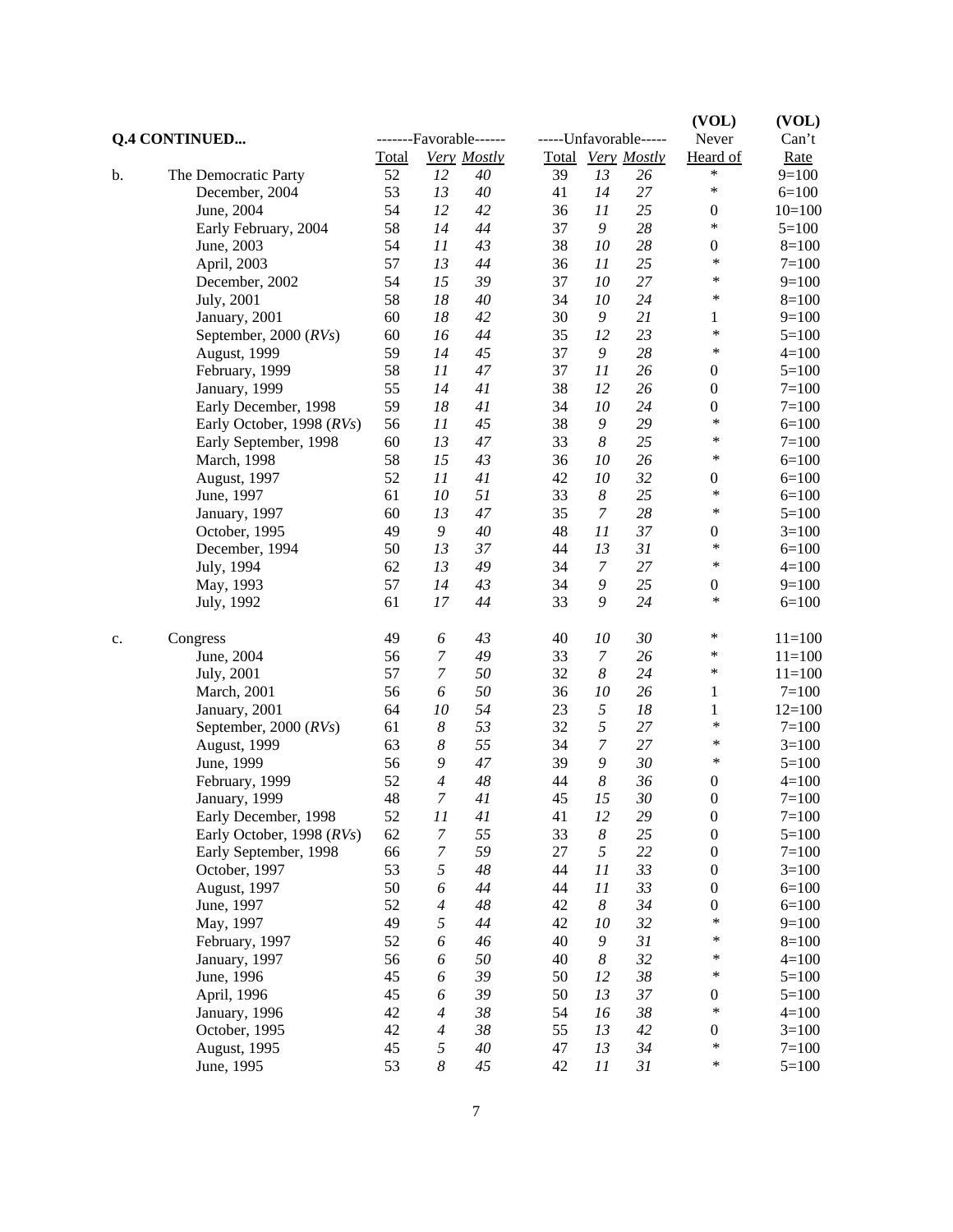|    |                                   |       |                  |                  |        |                     |                       | (VOL)                      | (VOL)       |
|----|-----------------------------------|-------|------------------|------------------|--------|---------------------|-----------------------|----------------------------|-------------|
|    | <b>Q.4 CONTINUED</b>              |       |                  | -Favorable------ |        |                     | -----Unfavorable----- | Never                      | Can't       |
|    |                                   | Total |                  | Very Mostly      |        |                     | Total Very Mostly     | Heard of                   | <b>Rate</b> |
|    | February, 1995                    | 54    | 10               | 44               | 37     | 10                  | 27                    | $\boldsymbol{0}$<br>$\ast$ | $9=100$     |
|    | July, 1994                        | 53    | 7                | 46               | 43     | 9                   | 34                    |                            | $4 = 100$   |
|    | May, 1993                         | 43    | $\boldsymbol{8}$ | 35               | 48     | 13                  | 35                    | $\boldsymbol{0}$           | $9=100$     |
|    | November, 1991                    | 51    | $\overline{7}$   | 44               | 43     | 9                   | 34                    | $\boldsymbol{0}$           | $6=100$     |
|    | March, 1991                       | 66    | 16               | 50               | 26     | $\boldsymbol{7}$    | 19                    | $\boldsymbol{0}$           | $8=100$     |
|    | May, 1990                         | 59    | 6                | 53               | 34     | 9                   | 25                    | $\mathbf{1}$               | $6=100$     |
|    | May, 1988                         | 64    | $\boldsymbol{8}$ | 56               | 28     | 5                   | 23                    | $\boldsymbol{0}$           | $8=100$     |
|    | January, 1988                     | 64    | 6                | 58               | 29     | $\overline{4}$      | 25                    | $\boldsymbol{0}$           | $7 = 100$   |
|    | May, 1987                         | 74    | 10               | 64               | 20     | $\overline{4}$      | 16                    | *                          | $6=100$     |
|    | January, 1987                     | 59    | $\boldsymbol{7}$ | 52               | 31     | 8                   | 23                    | $\boldsymbol{0}$           | $10=100$    |
|    | June, 1985                        | 67    | 9                | 58               | 26     | 5                   | 21                    | $\ast$                     | $7 = 100$   |
| d. | The Supreme Court                 | 57    | $\boldsymbol{8}$ | 49               | 30     | $\boldsymbol{8}$    | 22                    | $\ast$                     | $13 = 100$  |
|    | July, 2001                        | 70    | 15               | 55               | 20     | 6                   | 14                    | $\ast$                     | $10=100$    |
|    | March, 2001                       | 72    | 15               | 57               | 20     | 5                   | 15                    | *                          | $8=100$     |
|    | January, 2001                     | 68    | $18\,$           | 50               | 21     | $\boldsymbol{8}$    | 13                    | $\mathbf{1}$               | $10=100$    |
|    | October, 1997                     | 77    | 13               | 64               | 18     | 6                   | 12                    | $\ast$                     | $5=100$     |
|    | May, 1997                         | 72    | 16               | 56               | 22     | 5                   | 17                    | $\boldsymbol{0}$           | $6=100$     |
|    | July, 1994                        | 80    | 18               | 62               | 16     | 3                   | 13                    | $\ast$                     | $4 = 100$   |
|    | May, 1993                         | 73    | 17               | 56               | 18     | $\overline{4}$      | 14                    | $\boldsymbol{0}$           | $9=100$     |
|    | November, 1991                    | 72    | 18               | 54               | 21     | 5                   | 16                    | $\boldsymbol{0}$           | $7 = 100$   |
|    | May, 1990                         | 65    | 10               | 55               | 25     | 7                   | 18                    | $\mathbf{1}$               | $9=100$     |
|    | January, 1988                     | 79    | 14               | 65               | 13     | $\overline{c}$      | 11                    | $\ast$                     | $8=100$     |
|    | May, 1987                         | 76    | 13               | 63               | 17     | $\overline{c}$      | 15                    | $\ast$                     | $7=100$     |
|    | Roper, March 1985                 | 64    | 17               | 47               | 28     | $\overline{7}$      | 21                    |                            | $8=100$     |
| e. | Network television news such      |       |                  |                  |        |                     |                       |                            |             |
|    | as ABC, NBC, and CBS <sup>9</sup> | 68    | 19               | 49               | 23     | 6                   | 17                    | $\ast$                     | $9=100$     |
|    | July, 2001                        | 72    | 17               | 55               | 23     | $\boldsymbol{7}$    | 16                    | *                          | $5=100$     |
|    | August, 1999                      | 74    | 19               | 55               | 24     | 6                   | 18                    | *                          | $2=100$     |
|    | June, 1999                        | 68    | 20               | 48               | 28     | 6                   | 22                    | *                          | $4=100$     |
|    | February, 1998                    | 76    | 16               | 60               | 22     | 5                   | 17                    | *                          | $2=100$     |
|    | February, 1997                    | 73    | 15               | 58               | 23     | 5                   | 18                    | $\ast$                     | $4=100$     |
|    | April, 1996                       | 79    | 21               | 58               | 17     | $\overline{4}$      | 13                    | $\boldsymbol{0}$           | $4 = 100$   |
|    | January, 1996                     | 83    | 25               | 58               | 15     | $\overline{4}$      | 11                    | *                          | $2=100$     |
|    | June, 1995                        | 67    | 16               | 51               | 30     | 9                   | 21                    | ∗                          | $3=100$     |
|    | July, 1994                        | 69    | 17               | 52               | 29     | 7                   | 22                    | ⋇                          | $2=100$     |
|    | May, 1993                         | 81    | 23               | 58               | 15     | $\mathfrak{Z}$      | 12                    | $\boldsymbol{0}$           | $4 = 100$   |
|    | January, 1992                     | 82    | 27               | 55               | 13     | $\overline{c}$      | $\cal{I} \cal{I}$     | $\boldsymbol{0}$           | $5=100$     |
|    | November, 1991                    | 75    | 24               | 51               | 21     | 5                   | 16                    | $\boldsymbol{0}$           | $4 = 100$   |
|    | March, 1991                       | 91    | 40               | 51               | $\tau$ | $\overline{c}$      | $\sqrt{2}$            | $\boldsymbol{0}$           | $2=100$     |
|    | May, 1990                         | 82    | 22               | 60               | 15     | $\mathfrak{Z}$      | 12                    | *                          | $3=100$     |
|    | August, 1989                      | 82    | 28               | 54               | 14     | $\mathfrak{Z}$      | 11                    |                            | $4 = 100$   |
|    |                                   | 82    |                  |                  |        |                     |                       |                            |             |
|    | February, 1989                    |       | 21               | 61               | 15     | $\mathfrak{Z}$<br>5 | 12                    |                            | $3=100$     |
|    | <b>August, 1988 (RVs)</b>         | 81    | 29               | 52               | 14     |                     | $\boldsymbol{9}$      |                            | $5=100$     |
|    | May, 1988                         | 78    | $20\,$           | 58               | 18     | $\overline{4}$      | 14                    |                            | $4=100$     |
|    | January, 1988                     | 81    | 12               | 69               | 16     | $\mathfrak{Z}$      | 13                    |                            | $3=100$     |
|    | January 7-18, 1988                | 78    | 18               | 60               | 18     | $\overline{4}$      | 14                    |                            | $4 = 100$   |

<sup>&</sup>lt;sup>9</sup> In June 2005, "...such as ABC, NBC, and CBS" was added to the question wording.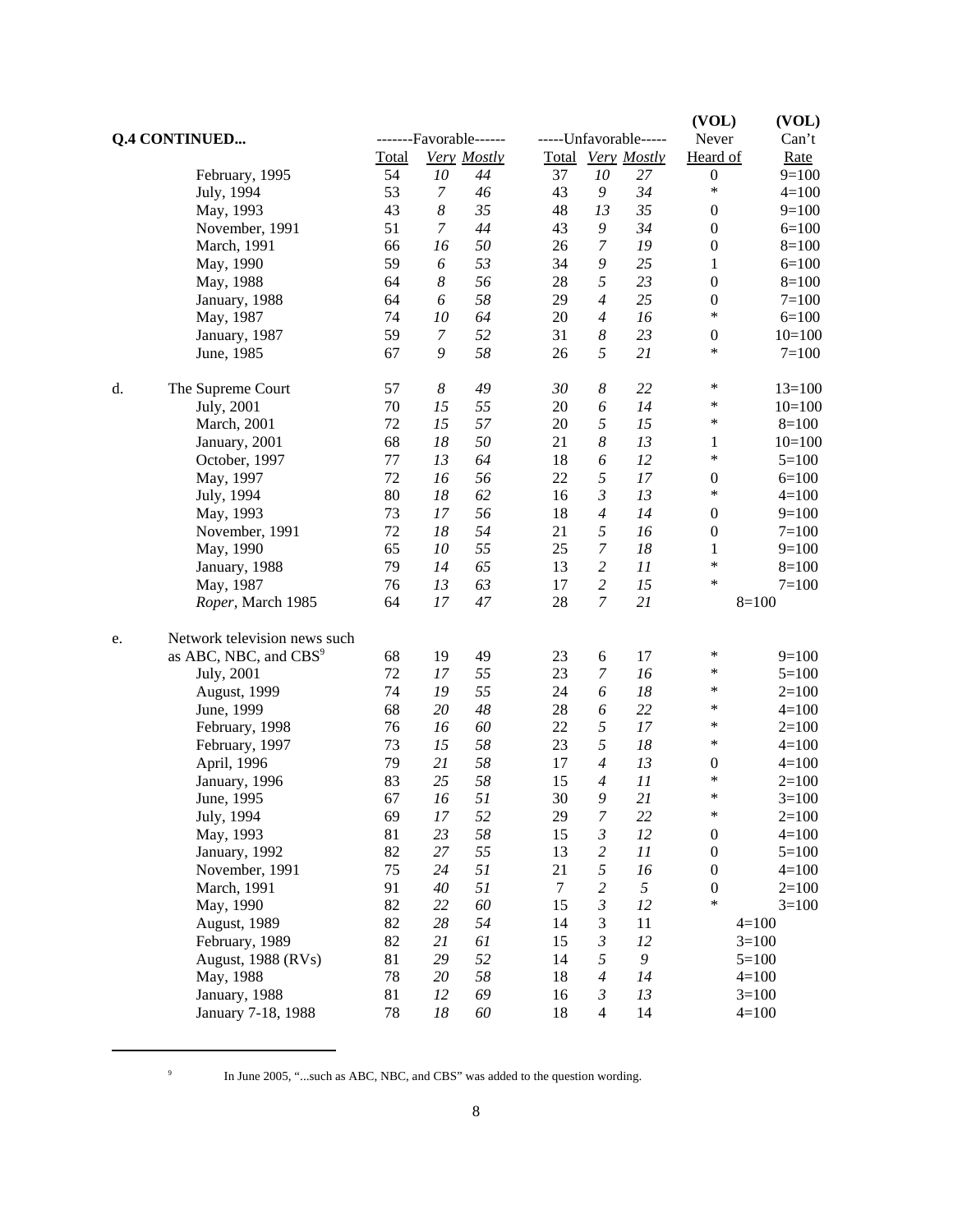|    |                                         |       |                  |                  |    |                  | (VOL)                 | (VOL)            |            |
|----|-----------------------------------------|-------|------------------|------------------|----|------------------|-----------------------|------------------|------------|
|    | <b>Q.4 CONTINUED</b>                    |       |                  | -Favorable------ |    |                  | -----Unfavorable----- | Never            | Can't      |
|    |                                         | Total |                  | Very Mostly      |    |                  | Total Very Mostly     | Heard of         | Rate       |
|    | October, 1987                           | 81    | 19               | 62               | 13 | $\mathfrak{Z}$   | 10                    |                  | $6=100$    |
|    | May, 1987                               | 84    | 21               | 63               | 14 | 3                | 11                    |                  | $2=100$    |
|    | January, 1987                           | 74    | 19               | 55               | 22 | 6                | 16                    |                  | $4 = 100$  |
|    | July, 1986                              | 83    | 30               | 53               | 14 | $\overline{4}$   | 10                    |                  | $3=100$    |
|    | August, 1985                            | 81    | 30               | 51               | 10 | $\overline{c}$   | $\boldsymbol{8}$      |                  | $7 = 100$  |
|    | June, 1985                              | 84    | 25               | 59               | 10 | $\overline{c}$   | 8                     |                  | $6=100$    |
| f. | The daily newspaper you are most        |       |                  |                  |    |                  |                       |                  |            |
|    | familiar with                           | 72    | 22               | 50               | 18 | 5                | 13                    | $\boldsymbol{0}$ | $10=100$   |
|    | July, 2001                              | 75    | 24               | 51               | 17 | 5                | 12                    | $\ast$           | $8=100$    |
|    | August, 1999                            | 78    | 22               | 56               | 18 | 5                | 13                    | $\ast$           | $4=100$    |
|    | June, 1999                              | 79    | 24               | 55               | 17 | 6                | 11                    | $\ast$           | $4 = 100$  |
|    | February, 1998                          | 74    | 18               | 56               | 18 | 5                | 13                    | ∗                | $8=100$    |
|    | February, 1997                          | 74    | 21               | 53               | 19 | $\overline{4}$   | 15                    | $\boldsymbol{0}$ | $7=100$    |
|    | April, 1996                             | 80    | 24               | 56               | 16 | 4                | 12                    | $\boldsymbol{0}$ | $4 = 100$  |
|    | January, 1996                           | 79    | 27               | 52               | 16 | 5                | 11                    | $\ast$           | $5=100$    |
|    | June, 1995                              | 74    | 22               | 52               | 21 | $\boldsymbol{7}$ | 14                    | $\mathbf 1$      | $4 = 100$  |
|    | July, 1994                              | 80    | 23               | 57               | 18 | 5                | 13                    | $\ast$           | $2=100$    |
|    | May, 1993                               | 81    | 26               | 55               | 14 | $\overline{4}$   | 10                    | $\boldsymbol{0}$ | $5=100$    |
|    | January, 1992                           | 78    | 27               | 51               | 18 | 5                | 13                    | $\boldsymbol{0}$ | $4 = 100$  |
|    | November, 1991                          | 80    | 24               | 56               | 16 | 5                | 11                    | $\boldsymbol{0}$ | $4 = 100$  |
|    | March, 1991                             | 85    | 30               | 55               | 10 | $\mathfrak{Z}$   | $\boldsymbol{7}$      | $\ast$           | $5=100$    |
|    | May, 1990                               | 78    | 22               | 56               | 17 | 5                | 12                    | *                | $5 = 100$  |
|    | August, 1989                            | 77    | 25               | 52               | 17 | 5                | 12                    |                  | $6=100$    |
|    | February, 1989                          | 78    | 22               | 56               | 17 | $\overline{4}$   | 13                    |                  | $5=100$    |
|    | August, 1988 (RVs)                      | 78    | 30               | 48               | 15 | 5                | 10                    |                  | $7 = 100$  |
|    | May, 1988                               | 78    | 19               | 59               | 17 | $\overline{4}$   | 13                    |                  | $5=100$    |
|    | January, 1988                           | 81    | 19               | 62               | 14 | $\mathfrak{Z}$   | 11                    |                  | $5=100$    |
|    | January 7-18, 1988                      | 80    | 21               | 59               | 16 | $\overline{4}$   | 12                    |                  | $4 = 100$  |
|    |                                         | 79    | 21               | 58               | 13 | $\overline{4}$   | $\boldsymbol{9}$      |                  |            |
|    | October, 1987                           | 81    | 22               | 59               | 15 | $\mathfrak{Z}$   | 12                    |                  | $8=100$    |
|    | May, 1987                               |       |                  |                  |    |                  |                       |                  | $4 = 100$  |
|    | January, 1987                           | 76    | 19               | 57               | 19 | 6                | 13                    |                  | $5=100$    |
|    | July, 1986                              | 79    | 28               | 51               | 17 | 6                | 11                    |                  | $4 = 100$  |
|    | August, 1985                            | 77    | 25               | 52               | 15 | 5                | 10                    |                  | $8=100$    |
|    | June, 1985                              | 81    | 25               | 56               | 11 | $\mathfrak{Z}$   | $\boldsymbol{8}$      |                  | $8=100$    |
| g. | Large nationally influential newspapers |       |                  |                  |    |                  |                       |                  |            |
|    | such as the New York Times and the      |       |                  |                  |    |                  |                       |                  |            |
|    | <b>Washington Post</b>                  | 38    | $10\,$           | 28               | 25 | $10\,$           | 15                    | $\,1$            | $36=100$   |
|    | July, 2001                              | 52    | 13               | 39               | 17 | 6                | 11                    | $\mathbf 1$      | $30=100$   |
|    | February, 1998                          | 47    | 9                | $38\,$           | 18 | 6                | 12                    | $\mathbf{1}$     | $34=100$   |
|    | February, 1997                          | 41    | $\boldsymbol{8}$ | 33               | 20 | $\boldsymbol{7}$ | 13                    | $\sqrt{2}$       | $37 = 100$ |
|    | January, 1992                           | 53    | 16               | 37               | 13 | $\overline{4}$   | $\boldsymbol{9}$      | $\boldsymbol{0}$ | $34=100$   |
|    | July, 1985                              | 48    | 12               | 36               | 11 | $\mathfrak{Z}$   | $\boldsymbol{8}$      | 1                | $40=100$   |
| h. | Local television news                   | 73    | 22               | 51               | 20 | 6                | 14                    | $\ast$           | $7 = 100$  |
|    | July, 2001                              | 79    | 25               | 54               | 17 | $\overline{4}$   | 13                    | $\ast$           | $4=100$    |
|    | June, 1999                              | 74    | 25               | 49               | 22 | 7                | 15                    | $\ast$           | $4 = 100$  |
|    | February, 1998                          | 81    | 19               | 62               | 16 | $\overline{4}$   | 12                    | $\boldsymbol{0}$ | $3=100$    |
|    | February, 1997                          | 81    | 25               | 56               | 15 | $\mathfrak{Z}$   | 12                    | $\boldsymbol{0}$ | $4=100$    |
|    | April, 1996                             | 84    | 26               | 58               | 13 | $\mathfrak{Z}$   | 10                    | $\ast$           | $3=100$    |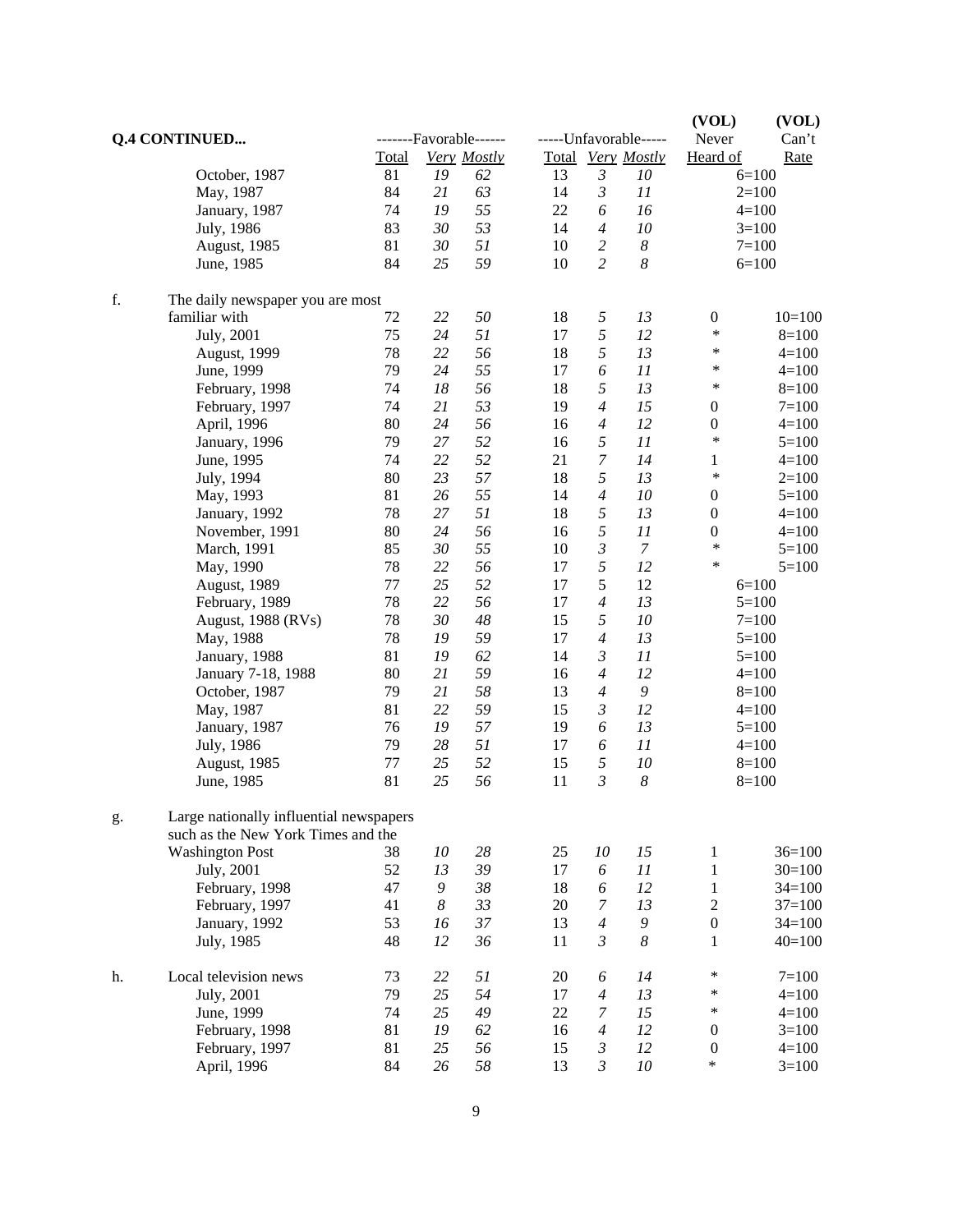|    | <b>Q.4 CONTINUED</b>        |       |    | -Favorable------ |       |                | -----Unfavorable----- | Never    | Can't       |
|----|-----------------------------|-------|----|------------------|-------|----------------|-----------------------|----------|-------------|
|    |                             | Total |    | Very Mostly      | Total |                | Very Mostly           | Heard of | <u>Rate</u> |
|    | January, 1996               | 84    | 28 | 56               | 14    | 4              | 10                    | $\ast$   | $2=100$     |
|    | March, 1991                 | 89    | 37 | 52               | 8     | 2              | 6                     | *        | $3=100$     |
|    | <b>August</b> , 1989        | 80    | 27 | 53               | 15    | $\overline{4}$ | 11                    |          | $5=100$     |
|    | July, 1985                  | 84    | 27 | 57               | 11    | 2              | 9                     |          | $5=100$     |
| i. | Cable news networks such as |       |    |                  |       |                |                       |          |             |
|    | CNN, Fox News Channel       |       |    |                  |       |                |                       |          |             |
|    | and MSNBC <sup>10</sup>     | 67    | 23 | 44               | 18    | 4              | 14                    | *        | $15 = 100$  |
|    | July, 2001                  | 78    | 28 | 50               | 11    | 3              | 8                     | *        | $11 = 100$  |
|    | February, 1998              | 71    | 26 | 45               | 12    | 3              | 9                     |          | $16=100$    |

On another subject…

Q.5 In making his next appointment to the Supreme Court, should President Bush choose someone who will make the court more liberal, someone who will make it more conservative, or someone who will keep the court about the same as it is now?

|               |                             |       | <b>Clinton</b> |
|---------------|-----------------------------|-------|----------------|
|               |                             | March | Gallup         |
|               |                             | 2005  | March 1993     |
| 28            | More liberal                | 24    | 29             |
| 29            | More conservative           | 28    | 29             |
| 35            | About the same as it is now | 41    | 38             |
| $\frac{8}{1}$ | Don't know/Refused          |       | 4              |
| 100           |                             |       | 00             |

Q.6 How important is the president's choice of the next Supreme Court justice to you personally? **[READ]**

|                |                           | March |
|----------------|---------------------------|-------|
|                |                           | 2005  |
| 47             | Very important            | 38    |
| 29             | Somewhat important        | 36    |
| 14             | Not too important         | 15    |
| 8              | Not at all important      | 8     |
| $\overline{2}$ | Don't know/Refused (VOL.) | 3     |
| 100            |                           |       |

Thinking again about the news media…

#### **ASK FORM 1 ONLY [N=726]:**

Q.7F1 Some people think that by criticizing leaders, news organizations keep political leaders from doing their job. Others think that such criticism is worth it because it keeps political leaders from doing things that should not be done. Which position is closer to your opinion?

|                  |                      | Keeps leaders          |             |
|------------------|----------------------|------------------------|-------------|
|                  | Keeps leaders        | from doing things      | Don't know/ |
|                  | from doing their job | that shouldn't be done | Refused     |
| June, 2005       |                      | 60                     | $12=100$    |
| Early July, 2003 | 29                   | 54                     | $17=100$    |

<sup>10</sup> In June 2005, "Fox News Channel" was added to the question wording.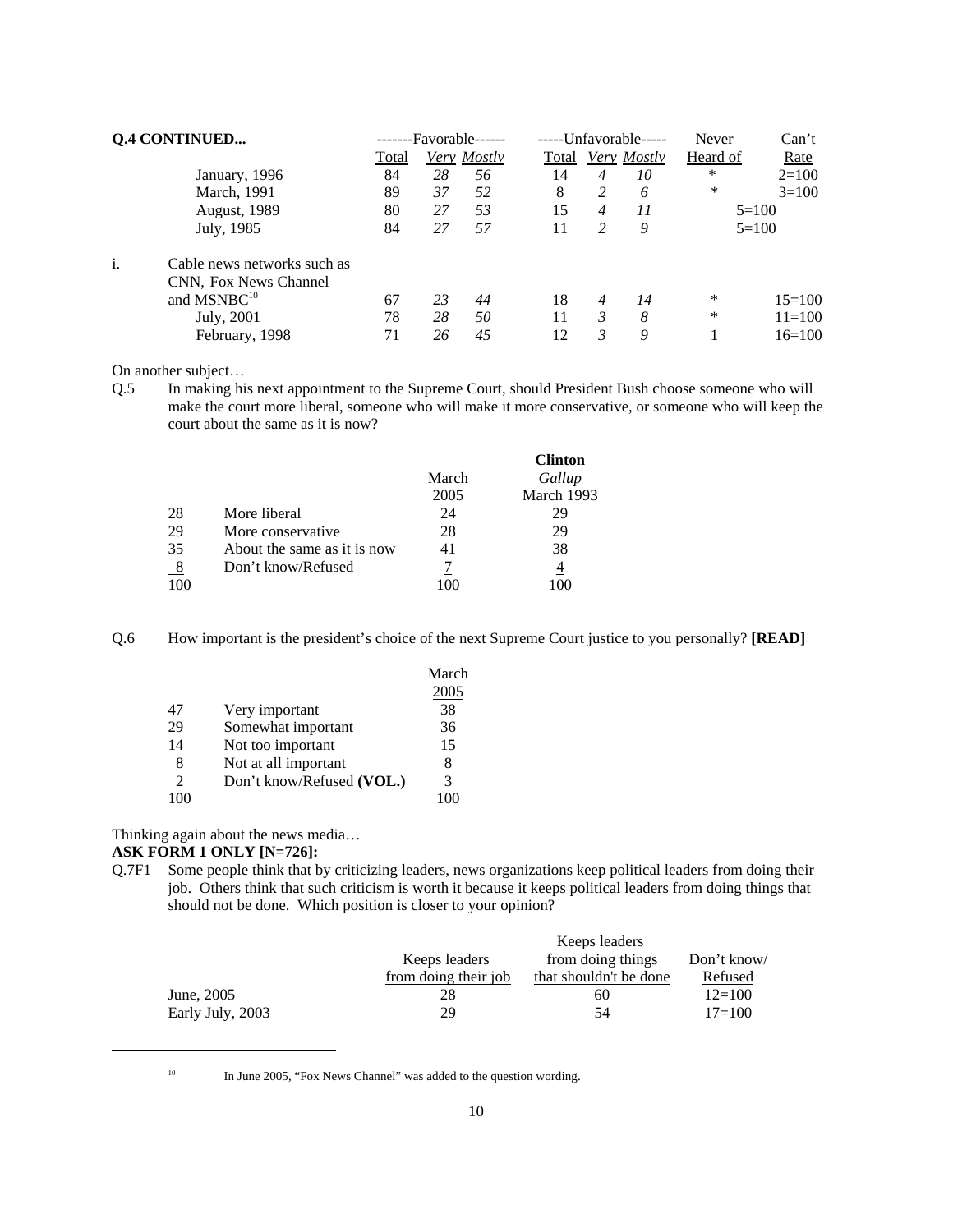### **Q.7F1 CONTINUED...** Keeps leaders

|                       | 110000000000000      |                        |             |  |  |  |
|-----------------------|----------------------|------------------------|-------------|--|--|--|
|                       | Keeps leaders        | from doing things      | Don't know/ |  |  |  |
|                       | from doing their job | that shouldn't be done | Refused     |  |  |  |
| July, 2002            | 26                   | 59                     | $15 = 100$  |  |  |  |
| Mid-November, 2001    | 32                   | 54                     | $14 = 100$  |  |  |  |
| Early September, 2001 | 25                   | 60                     | $15=100$    |  |  |  |
| February, 1999        | 31                   | 58                     | $11 = 100$  |  |  |  |
| Early February, 1998  | 39                   | 55                     | $6=100$     |  |  |  |
| February, 1997        | 32                   | 56                     | $12=100$    |  |  |  |
| Late January, 1994    | 24                   | 66                     | $10=100$    |  |  |  |
| Early January, 1994   | 18                   | 69                     | $13=100$    |  |  |  |
| <b>August</b> , 1989  | 23                   | 68                     | $9=100$     |  |  |  |
| December, 1986        | 26                   | 60                     | $14 = 100$  |  |  |  |
| July, 1985            | 17                   | 67                     | $16=100$    |  |  |  |
|                       |                      |                        |             |  |  |  |

#### **ASK FORM 2 ONLY [N=738]:**

Q.8F2 Some people think that by criticizing the military, news organizations weaken the country's defenses. Others think that such criticism helps keep our nation militarily prepared. Which position is closer to your opinion?

|                     | Weakens  | Keeps nation | Don't know/ |
|---------------------|----------|--------------|-------------|
|                     | defenses | prepared     | Refused     |
| June, 2005          | 47       | 44           | $9=100$     |
| Early July, 2003    | 43       | 45           | $12=100$    |
| July, 2002          | 40       | 49           | $11 = 100$  |
| Mid-November, 2001  | 37       | 49           | $14=100$    |
| March, 1991         | 28       | 59           | $13 = 100$  |
| <b>August, 1989</b> | 33       | 56           | $111=00$    |
| December, 1986      | 31       | 57           | $12 = 100$  |
| July, 1985          | 31       | 51           | $18=100$    |

#### **ASK ALL:**

Q.9 In general, do you think news organizations get the facts straight, or do you think that their stories and reports are often inaccurate?

|                       | Get the        | Stories often | Don't know/ |
|-----------------------|----------------|---------------|-------------|
|                       | facts straight | inaccurate    | Refused     |
| June, 2005            | 36             | 56            | $8=100$     |
| Early July, 2003      | 36             | 56            | $8=100$     |
| July, 2002            | 35             | 56            | $9=100$     |
| Mid-November, 2001    | 46             | 45            | $9=100$     |
| Early September, 2001 | 35             | 57            | $8=100$     |
| February, 1999        | 37             | 58            | $5=100$     |
| Early August, 1998    | 33             | 58            | $9=100$     |
| Early February, 1998  | 34             | 63            | $3=100$     |
| February, 1997        | 37             | 56            | $7 = 100$   |
| January, 1992         | 49             | 44            | $7 = 100$   |
| <b>August, 1989</b>   | 54             | 44            | $2=100$     |
| August, 1988          | 40             | 50            | $10=100$    |
| May, 1988             | 48             | 43            | $9=100$     |
| January, 1988         | 44             | 48            | $8=100$     |
| July, 1985            | 55             | 34            | $11 = 100$  |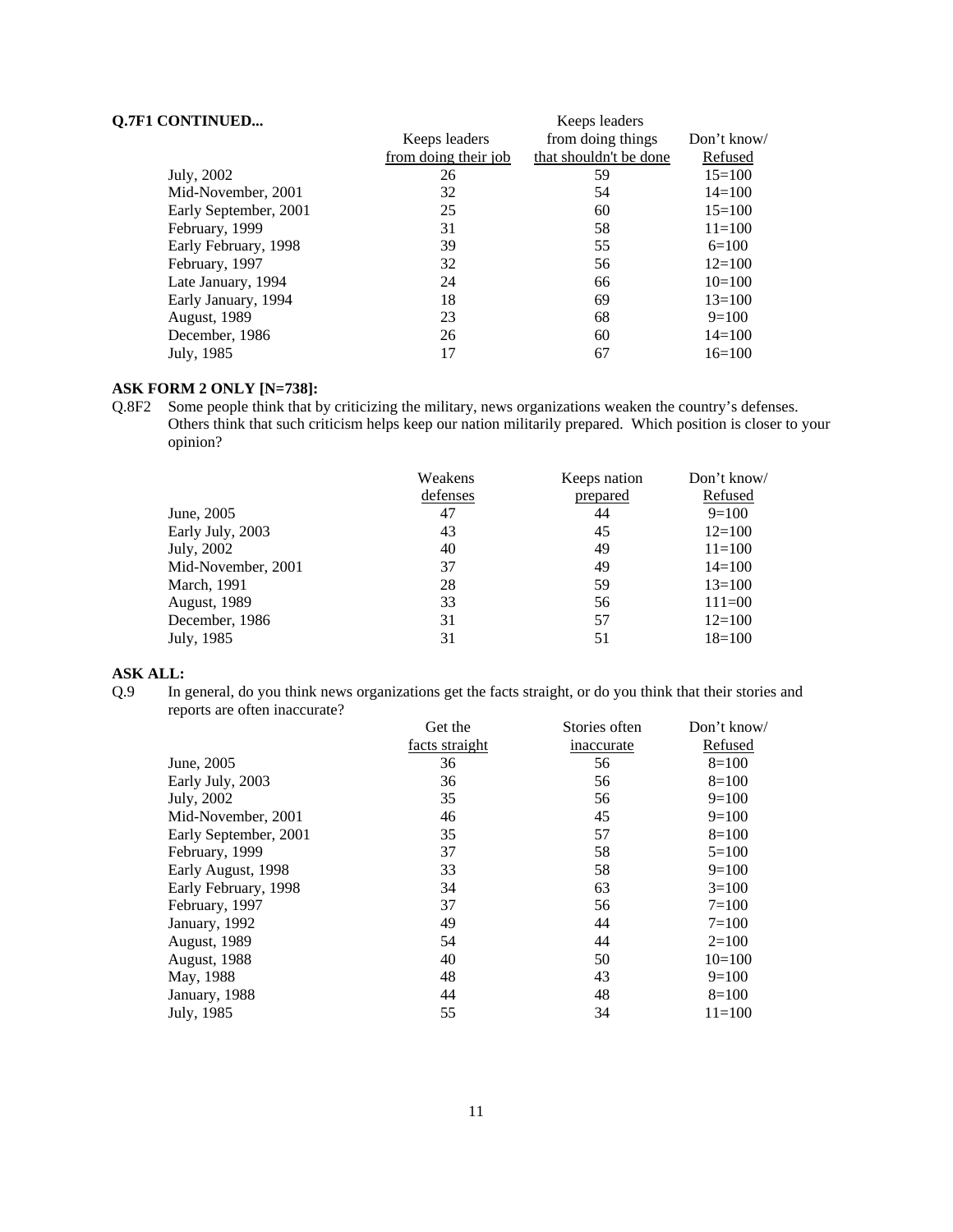Q.10 In presenting the news dealing with political and social issues, do you think that news organizations deal fairly with all sides, or do they tend to favor one side?

|                       | Deal fairly    | Tend to favor | Don't know/ |
|-----------------------|----------------|---------------|-------------|
|                       | with all sides | one side      | Refused     |
| June, 2005            | 21             | 72            | $7 = 100$   |
| Early July, 2003      | 26             | 66            | $8=100$     |
| Early September, 2001 | 26             | 67            | $7 = 100$   |
| February, 1997        | 27             | 67            | $6=100$     |
| January, 1992         | 31             | 63            | $6=100$     |
| <b>August</b> , 1989  | 28             | 68            | $4=100$     |
| <b>August, 1988</b>   | 36             | 57            | $7 = 100$   |
| May, 1988             | 34             | 56            | $10=100$    |
| January, 1988         | 30             | 59            | $11 = 100$  |
| December, 1986        | 39             | 54            | $7 = 100$   |
| July, 1986            | 37             | 57            | $6=100$     |
| July, 1985            | 34             | 53            | $13 = 100$  |

Q.11 In general, do you think news organizations are pretty independent, or are they often influenced by powerful people and organizations? Often influenced by

|                       |             | Often influenced by |            |
|-----------------------|-------------|---------------------|------------|
|                       | Pretty      | powerful people     | Don't know |
|                       | independent | and organizations   | /Refused   |
| June, 2005            | 21          | 73                  | $6=100$    |
| Early July, 2003      | 23          | 70                  | $7 = 100$  |
| Early September, 2001 | 23          | 71                  | $6=100$    |
| January, 1994         | 28          | 63                  | $9=100$    |
| January, 1992         | 35          | 58                  | $7 = 100$  |
| <b>August, 1989</b>   | 33          | 62                  | $5=100$    |
| January, 1988         | 40          | 49                  | $11 = 100$ |
| July, 1986            | 37          | 53                  | $10=100$   |
| July, 1985            | 37          | 53                  | $10=100$   |
|                       |             |                     |            |

Q.12 In general, do you think news organizations pay too much attention to GOOD NEWS, too much attention to BAD NEWS, or do they mostly report the kinds of stories they should be covering?

|                       | Too much     | Too much    | Report the kinds   |             |
|-----------------------|--------------|-------------|--------------------|-------------|
|                       | attention    | attention   | of stories they    | Don't know/ |
|                       | to good news | to bad news | should be covering | Refused     |
| June, 2005            | 3            | 67          | 23                 | $7 = 100$   |
| Early July, 2003      |              | 67          | 25                 | $6=100$     |
| Early September, 2001 | 3            | 67          | 24                 | $6=100$     |
| May, 1991             | 2            | 54          | 37                 | $7 = 100$   |
| <b>August, 1989</b>   | 3            | 64          | 30                 | $3=100$     |
| July, 1985            |              | 60          | 35                 | $4=100$     |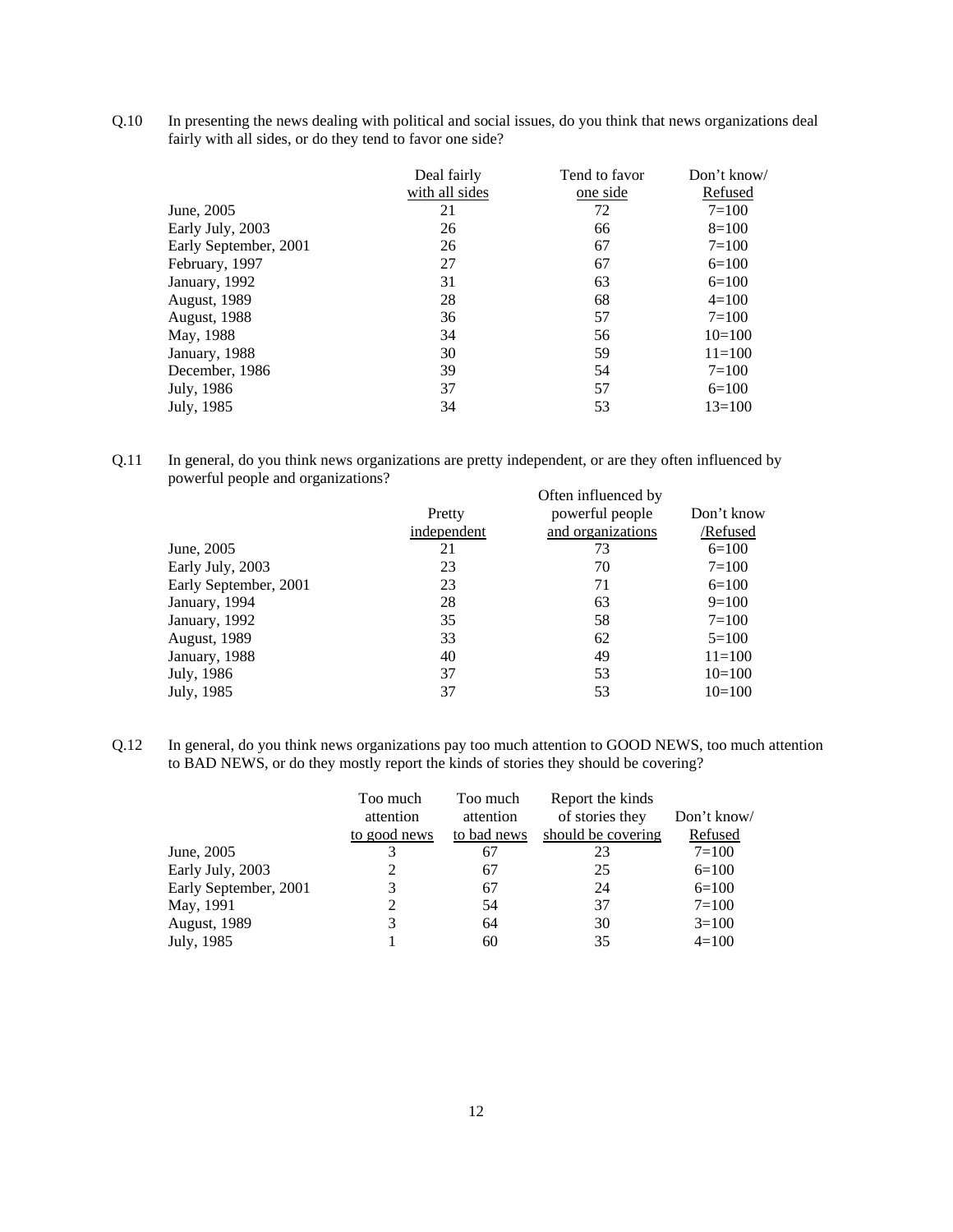Q.13 I'm going to read you some pairs of opposite phrases. After I read each pair, tell me which ONE phrase you feel better describes news organizations generally. If you think that NEITHER phrase applies, please say so. **[NOTE FORM SPLIT; RANDOMIZE ITEMS ON FORM 1; ASK ITEM h. FIRST ON FORM 2 AND RANDOMIZE THE REST]**

|      |                                                 |                                                                                                                           | Early                                                 |                                                       |                                                                     | Mid-Early                                             |                                         |                            |                                        |                                                              |                                                     |
|------|-------------------------------------------------|---------------------------------------------------------------------------------------------------------------------------|-------------------------------------------------------|-------------------------------------------------------|---------------------------------------------------------------------|-------------------------------------------------------|-----------------------------------------|----------------------------|----------------------------------------|--------------------------------------------------------------|-----------------------------------------------------|
|      |                                                 | ASK FORM 1 ONLY [N=726]:                                                                                                  | July<br>03                                            | July<br>02                                            | Nov<br>01                                                           | Sept<br>01                                            | Feb<br>99                               | Aug<br>89                  | Jan<br>87                              | July<br>86                                                   | July<br>85                                          |
| a.F1 | 28<br>58                                        | Care about the people they report on, OR<br>Don't care about the people they report on                                    | 31<br>56                                              | 30<br>55                                              | 47<br>38                                                            | 23<br>64                                              | 21<br>67                                | ΞĒ,<br>$\sim$ $\sim$       | 41<br>45                               | μ.<br>$\mathbb{L}^{\mathbb{L}}$                              | 35<br>48                                            |
|      | 9<br>$\mathfrak{S}$<br>100                      | Neither applies<br>Don't know/Refused                                                                                     | 9<br>$\overline{4}$<br>100                            | 10<br>$\overline{5}$<br>100                           | 11<br>$\overline{4}$<br>100                                         | 10<br>$\overline{3}$<br>100                           | 9<br>$\overline{3}$<br>100              | $\overline{a}$<br>--       | 9<br>$\overline{5}$<br>100             | $\overline{\phantom{a}}$<br>$\overline{a}$                   | 10<br>$\overline{1}$<br>100                         |
| b.F1 | 28<br>62<br>$\sqrt{6}$<br>$\overline{4}$<br>100 | Willing to admit their mistakes, OR<br>Try to cover up their mistakes<br>Neither applies<br>Don't know/Refused            | 27<br>62<br>5<br>$\underline{6}$<br>100               | 23<br>67<br>6<br>$\overline{4}$<br>100                | 35<br>52<br>9<br>$\overline{4}$<br>100                              | 24<br>67<br>5<br>$\overline{4}$<br>100                | 26<br>66<br>6<br>$\overline{2}$<br>100  | --<br>$-$<br>$-$           | $-$                                    | $-$<br>$\overline{a}$<br>--                                  | 34<br>55<br>$\overline{4}$<br>$\overline{1}$<br>100 |
| c.F1 | 43<br>35<br>15<br>$\overline{7}$<br>100         | Moral, OR<br>Immoral<br>Neither applies<br>Don't know/Refused                                                             | 45<br>32<br>14<br>$\overline{9}$<br>100               | 39<br>36<br>18<br>$\overline{7}$<br>100               | 53<br>23<br>17<br>$\overline{1}$<br>100                             | 40<br>34<br>20<br>6<br>100                            | 40<br>38<br>16<br>6<br>100              | --<br>--<br>$-$            | $\overline{a}$                         | $\overline{a}$<br>$\overline{a}$<br>$\overline{\phantom{a}}$ | 54<br>13<br>20<br>13<br>100                         |
| d.F1 | 49<br>36<br>$\tau$<br>$\,8\,$<br>100            | Growing in influence, OR<br>Declining in influence<br>Neither applies<br>Don't know/Refused                               | 55<br>29<br>8<br>$8\overline{8}$<br>100               | 57<br>29<br>$\overline{7}$<br>$\boldsymbol{7}$<br>100 | $\overline{\phantom{a}}$<br>$\mathbb{L}^{\mathbb{L}}$<br>$-$<br>$-$ | 55<br>29<br>9<br>$\overline{7}$<br>100                | 59<br>32<br>6<br>$\overline{3}$<br>100  | $-$<br>--                  | $\sim$ $\sim$                          | $\overline{a}$<br>$\overline{a}$<br>$\overline{a}$           | 63<br>17<br>7<br>13<br>100                          |
| e.F1 | 47<br>33<br>12<br>8<br>100                      | Protect democracy, OR<br>Hurt democracy<br>Neither applies<br>Don't know/Refused                                          | 52<br>28<br>13<br>$\overline{1}$<br>100               | 50<br>29<br>14<br>$\overline{7}$<br>100               | 60<br>19<br>14<br>$\overline{1}$<br>100                             | 46<br>32<br>15<br>$\overline{1}$<br>100               | 45<br>38<br>13<br>$\overline{4}$<br>100 | 55<br>19<br>20<br>6<br>100 | 52<br>27<br>13<br>8<br>100             | 58<br>18<br>17<br>$\overline{7}$<br>100                      | 54<br>23<br>13<br>10<br>100                         |
|      |                                                 | <b>ASK FORM 2 ONLY[ N=738]:</b>                                                                                           |                                                       |                                                       |                                                                     |                                                       |                                         |                            |                                        |                                                              |                                                     |
| f.F2 | 65<br>25<br>6<br>$\overline{4}$<br>100          | Care about how good a job they do, OR<br>Don't care about how good a job they do<br>Neither applies<br>Don't know/Refused | 68<br>22<br>$\boldsymbol{7}$<br>$\overline{3}$<br>100 | 65<br>23<br>$\,8\,$<br>$\overline{4}$<br>100          | 78<br>14<br>6<br>$\overline{2}$<br>100                              | 69<br>22<br>$\boldsymbol{7}$<br>$\overline{2}$<br>100 | 69<br>22<br>6<br>$\overline{3}$<br>100  | $-$<br>--<br>$-$<br>$-$    | $\sim$<br>$\overline{a}$<br>--<br>--   | 77<br>16<br>$\sqrt{5}$<br>$\overline{2}$<br>100              | 79<br>11<br>4<br>6<br>100                           |
| g.F2 | 59<br>$25\,$<br>12<br>$\overline{4}$<br>100     | Highly professional, OR<br>Not professional<br>Neither applies<br>Don't know/Refused                                      | 62<br>24<br>9<br>$\overline{5}$<br>100                | 49<br>31<br>15<br>$\overline{5}$<br>100               | 73<br>12<br>12<br>$\overline{3}$<br>100                             | 54<br>27<br>15<br>$\overline{4}$<br>100               | 52<br>32<br>13<br>$\overline{3}$<br>100 | --<br>$-$<br>--<br>--      | $-$<br>$\overline{\phantom{a}}$<br>$-$ | 71<br>13<br>12<br>$\overline{4}$<br>100                      | 72<br>11<br>9<br>8<br>100                           |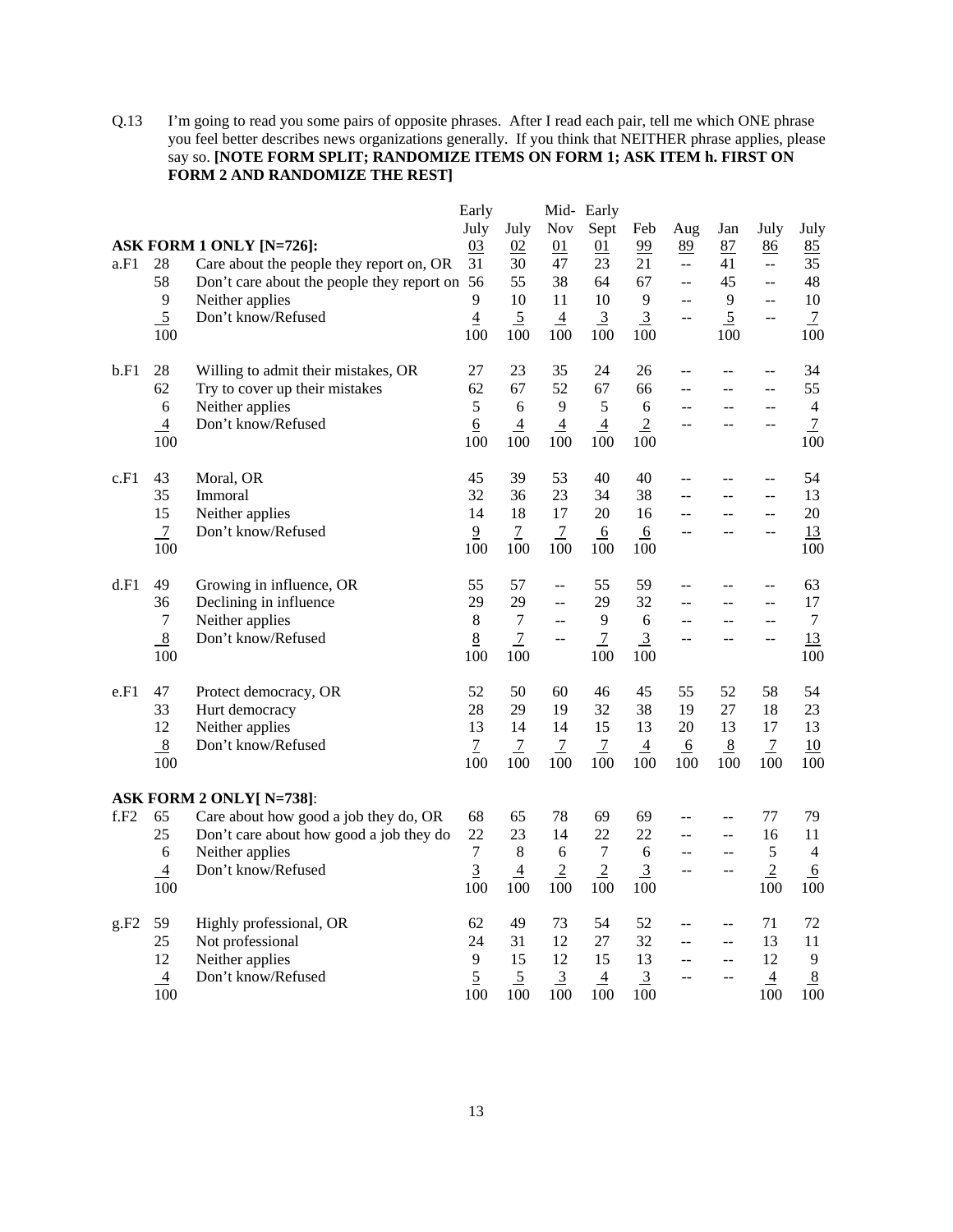|      |                | Q.13 CONTINUED                                                                   | Early           |                |                | Mid- Early     |                |      |                |                |      |
|------|----------------|----------------------------------------------------------------------------------|-----------------|----------------|----------------|----------------|----------------|------|----------------|----------------|------|
|      |                |                                                                                  | July            | July           | <b>Nov</b>     | Sept           | Feb            | Aug  | Jan            | July           | July |
|      |                |                                                                                  | 0 <sub>3</sub>  | 02             | 01             | 01             | <u>99</u>      | 89   | <u>87</u>      | 86             | 85   |
| h.F2 | 42             | Stand up for America, OR                                                         | 51              | 49             | 69             | 43             | 41             | $-$  | 53             | 53             | 52   |
|      | 40             | Too critical of America                                                          | 33              | 35             | 17             | 36             | 42             | --   | 35             | 28             | 30   |
|      | 14             | Neither applies                                                                  | 12              | 12             | 10             | 16             | 13             | $-1$ | 8              | 15             | 10   |
|      | $\overline{4}$ | Don't know/Refused                                                               | $\underline{4}$ | $\overline{4}$ | $\overline{4}$ | $\overline{5}$ | $\overline{4}$ | $-$  | $\overline{4}$ | $\overline{4}$ | 8    |
|      | 100            |                                                                                  | 100             | 100            | 100            | 100            | 100            |      | 100            | 100            | 100  |
| i.F2 | 60             | Politically biased in their reporting, OR<br>Careful that their reporting is NOT | 53              | 59             | 47             | 59             | 56             | --   | 47             | 42             | 45   |
|      | 28             | politically biased                                                               | 29              | 26             | 35             | 26             | 31             | --   | 39             | 41             | 36   |
|      | 6              | Neither applies                                                                  | 9               | 10             | 11             | 8              | 8              | --   | 7              | 9              | 7    |
|      | 6              | Don't know/Refused                                                               | $\overline{9}$  | $\overline{5}$ | $\overline{7}$ | $\overline{7}$ | $\overline{5}$ | --   | $\overline{7}$ | 8              | 12   |
|      | 100            |                                                                                  | 100             | 100            | 100            | 100            | 100            |      | 100            | 100            | 100  |
| j.F2 | 50             | Liberal, OR                                                                      | 51              |                |                |                |                | --   | 54             |                | 41   |
|      | 26             | Conservative                                                                     | 26              | --             | --             | --             |                | --   | 26             | --             | 19   |
|      | 16             | Neither applies                                                                  | 14              | --             | --             |                |                | --   | 12             | $- -$          | 20   |
|      | 8              | Don't know/Refused                                                               | $\overline{9}$  |                |                |                |                |      | 8              |                | 20   |
|      | 100            |                                                                                  | 100             |                |                |                |                |      | 100            |                | 100  |

#### **ASK ALL:**

Q.14 Do you think the press has been too critical of the Bush Administration policies and performance so far, not critical enough or do you think that the press has handled this about right?

|                |                     |             | Early | <b>Clinton</b> |
|----------------|---------------------|-------------|-------|----------------|
|                |                     | May         | July  | June           |
|                |                     | $2004^{11}$ | 2003  | 1993           |
| 28             | Press too critical  | 34          | 25    | 35             |
| 33             | Not critical enough | 24          | 23    | 12             |
| 34             | About right         | 35          | 48    | 49             |
| $\overline{5}$ | Don't know/Refused  |             | 4     |                |
| 100            |                     |             |       |                |

<sup>&</sup>lt;sup>11</sup> In May 2004 the question was worded "Would you say the press has been too critical, not critical enough, or fair in the way it has covered the Bush Administration."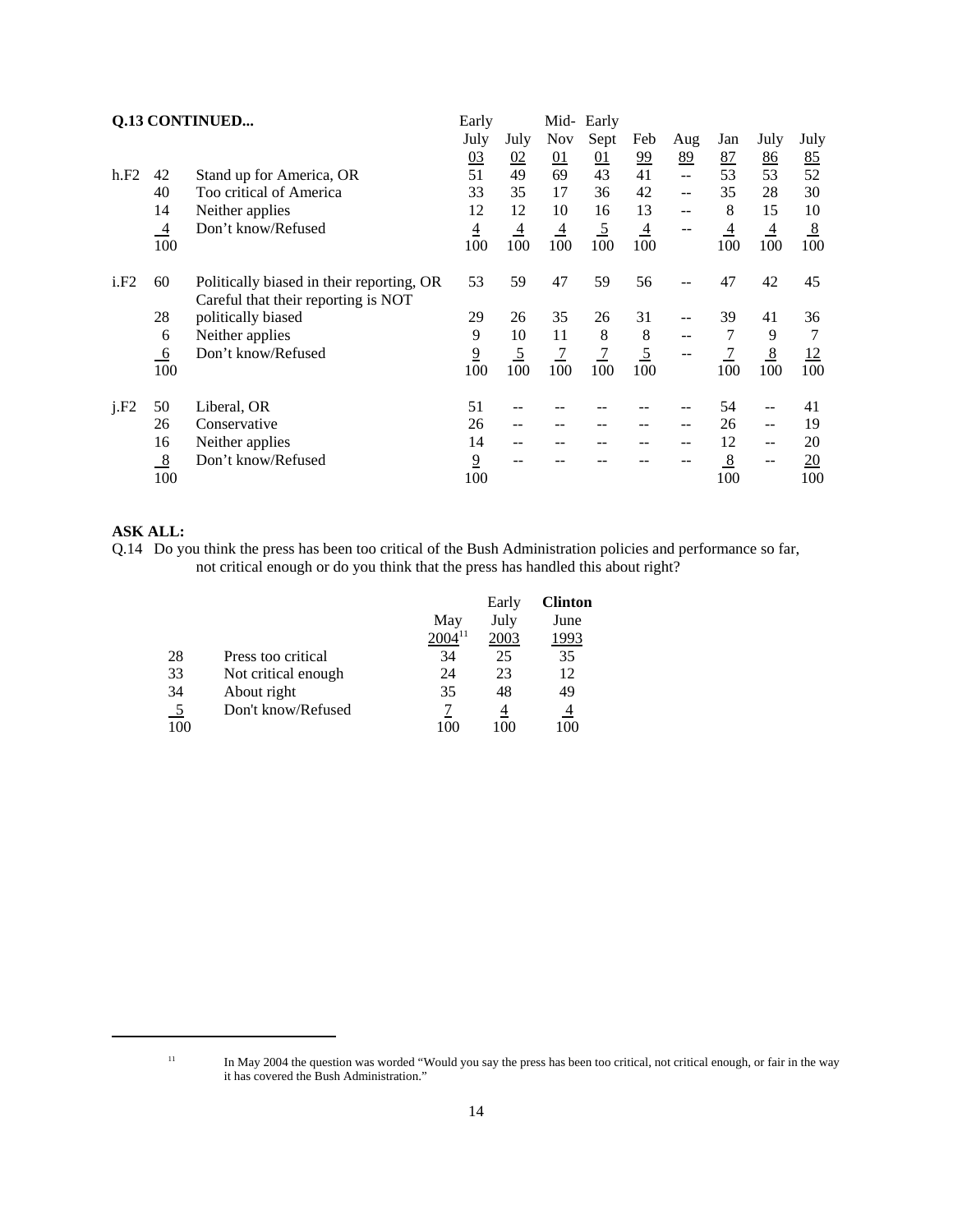#### **ASK FORM 1 ONLY [N=726]:**

- Q.15F1 Some people think it is okay for news organizations to use unnamed sources because they can sometimes find out important news they otherwise wouldn't get. Others think it is too risky because it can sometimes lead to inaccurate reports. Which comes closer to your opinion?
	- 44 Okay
	- 52 Too risky
	- Don't know/Refused
	- $\frac{4}{100}$

#### **ASK FORM 2 ONLY [N=738]:**

Q.16F2 Some people feel news reporters should ALWAYS reveal the sources of their story to the audience. Others feel that SOMETIMES reporters should be allowed to keep their sources confidential if that is the only way to get information. Which position is closer to your opinion?

|     |                             | Aug  | July |
|-----|-----------------------------|------|------|
|     |                             | 1989 | 1985 |
| 19  | ALWAYS reveal               | 18   | 15   |
| 76  | SOMETIMES keep confidential | 79   | 78   |
| - 5 | Don't know/Refused          |      |      |
| 100 |                             | 100  | 100  |

#### **ASK FORM 1 ONLY [N=726]:**

- Q.17F1 What do you think news organizations care about most when deciding what stories to report... **[READ AND ROTATE]**
	- 19 Keeping the public informed, OR<br>
	75 Attracting the biggest audience
	- Attracting the biggest audience
	- 3 Both equally **(VOL)**
	- 1 Neither **(VOL)**
	- 2 Don't know/Refused **[VOL.]**
	- 100

#### **ASK FORM 2 ONLY [N=738]:**

- Q.17F2 What do you think news organizations care about most when deciding what stories to report... **[READ AND ROTATE]**
	- 22 Informing people in order to serve the public interest, OR
	- 69 Entertaining people in order to attract the biggest audience
	- 4 Both equally **(VOL)**
	- 2 Neither **(VOL)**
	- 3 Don't know/Refused **[VOL.]**

 $\overline{100}$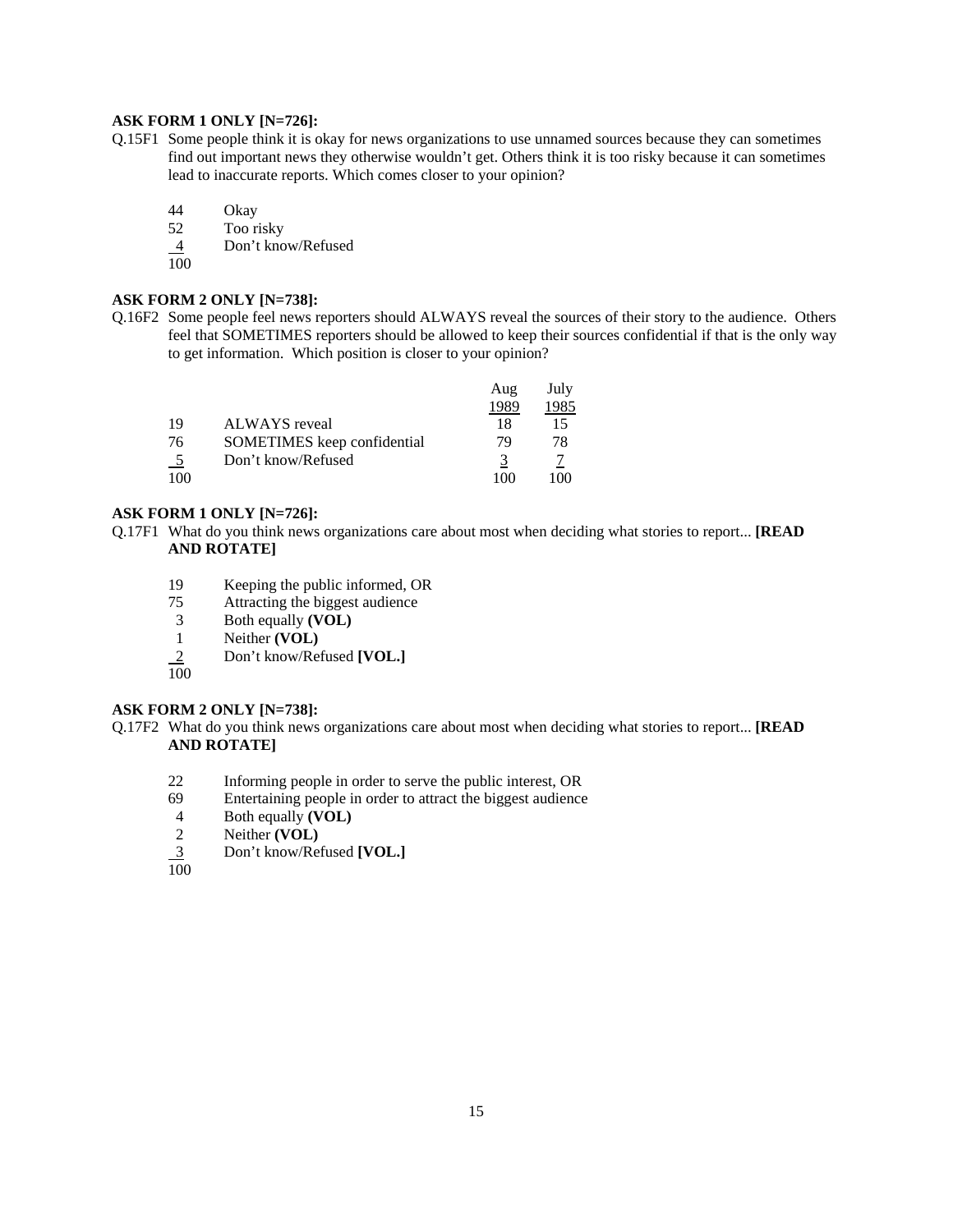#### **ASK ALL:**

Q.18 In your opinion, which is better – that news coverage of the war on terrorism be pro-American or that news coverage of the war on terrorism be neutral?

|         |                               | Early | Early       | Late  |      | Mid- |              |
|---------|-------------------------------|-------|-------------|-------|------|------|--------------|
|         |                               | July  | April       | March | Feb  | Nov  | March        |
|         |                               | 2003  | $2003^{12}$ | 2003  | 2003 | 2001 | <u> 1991</u> |
| 24      | Pro-American                  | 29    | 23          | 25    | 16   | 30   | 22           |
| 68      | Neutral                       | 64    | 69          | 68    | 78   | 64   | 71           |
| $_{.8}$ | No opinion/Don't know/Refused |       | 8           |       |      | O    |              |
| 100     |                               | 100   | 100         | 100   | 100  | 100  | 100          |

Q.19 As I read a list, tell me if you think these organizations mostly report the facts about recent news developments, or mostly give their opinions about the news. (First,) do **["does" for item f] [INSERT ITEM; RANDOMIZE]** mostly report the facts about the news, or mostly give their opinions about the news?

| a. | Cable news networks                               | Mostly report<br>facts about<br>recent news<br><u>developments</u><br>45 | Mostly give<br>their opinions<br>about the news<br>29 | <b>Both</b><br>(VOL)<br>8 | Neither<br>(VOL) | DK/Ref<br>$17 = 100$ |
|----|---------------------------------------------------|--------------------------------------------------------------------------|-------------------------------------------------------|---------------------------|------------------|----------------------|
| b. | Network evening news programs                     | 53                                                                       | 31                                                    | 6                         | 1                | $9=100$              |
| c. | Network morning news programs                     | 39                                                                       | 33                                                    | 5                         | 1                | $22=100$             |
| d. | News blogs on the Internet                        | 20                                                                       | 32                                                    | 2                         | 1                | $45=100$             |
| e. | Local television news programs                    | 61                                                                       | 25                                                    | 6                         | 1                | $7 = 100$            |
| f. | The daily newspaper you are most<br>familiar with | 54                                                                       | 31                                                    | 6                         | 1                | $8=100$              |
| g. | Major national newspapers                         | 45                                                                       | 30                                                    | 6                         | $\ast$           | $19=100$             |
| h. | Talk radio shows                                  | 10                                                                       | 68                                                    | 5                         | ∗                | $17=100$             |

Turning to the subject of Iraq …

Q.20 Do you think the U.S. made the right decision or the wrong decision in using military force against Iraq?

| Right | Wrong                | Don't know/<br>Refused |
|-------|----------------------|------------------------|
|       |                      |                        |
|       |                      | $8=100$                |
|       |                      | $6=100$                |
| 51    | 44                   | $5=100$                |
| 49    | 44                   | $7=100$                |
| 48    | 41                   | $11 = 100$             |
| 46    | 42                   | $12=100$               |
| 50    | 39                   | $11 = 100$             |
|       | decision<br>47<br>47 | decision<br>45<br>47   |

<sup>&</sup>lt;sup>12</sup> In Early April 2003 and earlier the question was worded, "... that news coverage of a war be pro-American or that news coverage of a war be neutral?"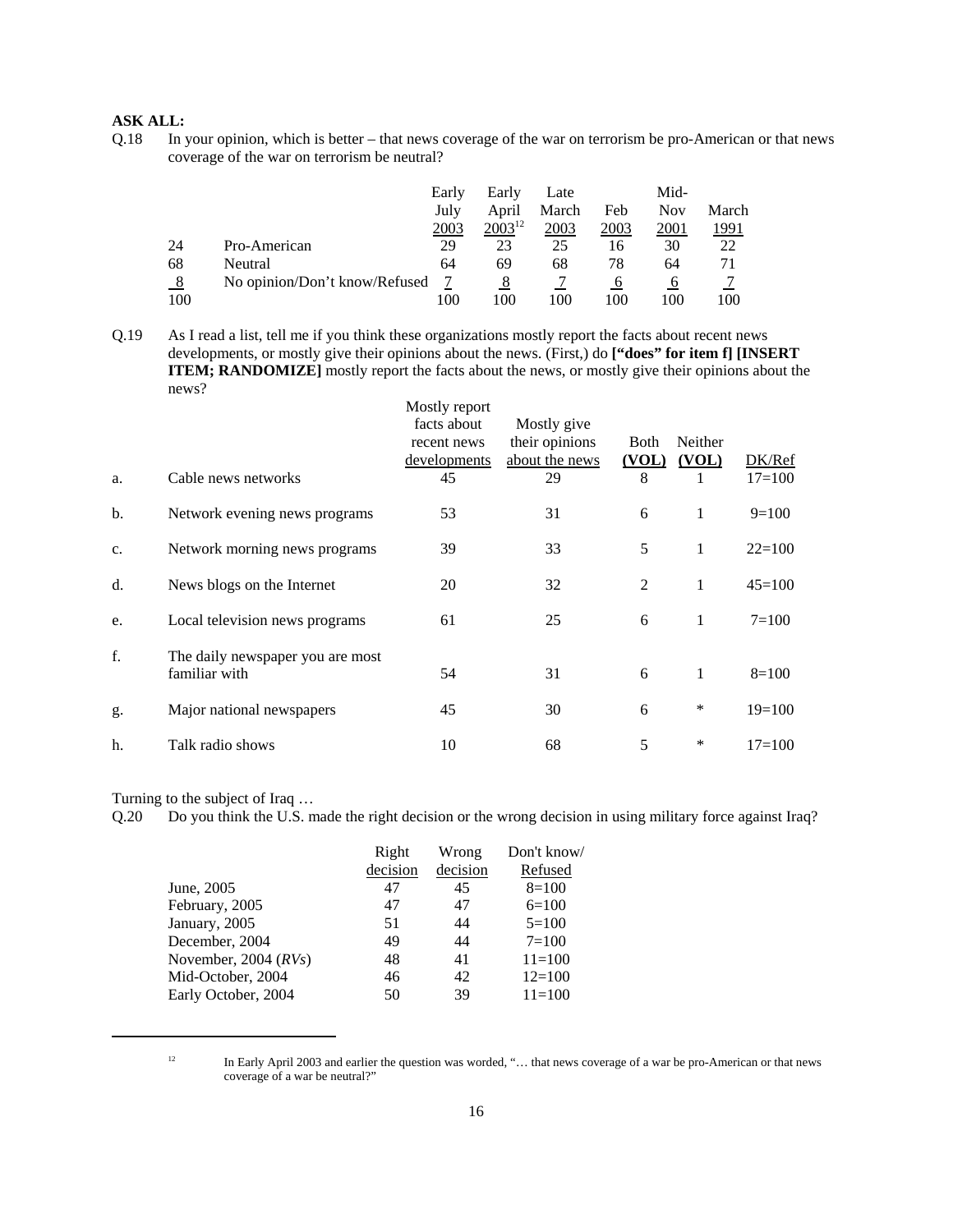| <b>Q.20 CONTINUED</b>  | Right    | Wrong    | Don't know/ |
|------------------------|----------|----------|-------------|
|                        | decision | decision | Refused     |
| Early September, 2004  | 53       | 39       | $8=100$     |
| August, 2004           | 53       | 41       | $6=100$     |
| July, 2004             | 52       | 43       | $5=100$     |
| June, 2004             | 55       | 38       | $7 = 100$   |
| May, 2004              | 51       | 42       | $7 = 100$   |
| Late April, 2004       | 54       | 37       | $9=100$     |
| Early April, 2004      | 57       | 35       | $8=100$     |
| Mid-March, 2004        | 55       | 39       | $6=100$     |
| Late February, 2004    | 60       | 32       | $8=100$     |
| Early February, 2004   | 56       | 39       | $5=100$     |
| Mid-January, 2004      | 65       | 30       | $5=100$     |
| Early January, 2004    | 62       | 28       | $10=100$    |
| December, 2003         | 67       | 26       | $7=100$     |
| October, 2003          | 60       | 33       | $7 = 100$   |
| September, 2003        | 63       | 31       | $6=100$     |
| August, 2003           | 63       | 30       | $7 = 100$   |
| Early July, 2003       | 67       | 24       | $9=100$     |
| May, 2003              | 74       | 20       | $6=100$     |
| April 10-16, 2003      | 74       | 19       | $7 = 100$   |
| April 8-9, 2003        | 74       | 19       | $7 = 100$   |
| April 2-7, 2003        | 72       | 20       | $8 = 100$   |
| March 28-April 1, 2003 | 69       | 25       | $6 = 100$   |
| March 25-27, 2003      | 74       | 21       | $5 = 100$   |
| March 23-24, 2003      | 74       | 21       | $5 = 100$   |
| March 20-22, 2003      | 71       | 22       | $7 = 100$   |
| Late January, 1991     | 77       | 15       | $9=100$     |

## Q.21 How well is the U.S. military effort in Iraq going? **[READ IN ORDER]**

|                       | Very | Fairly |      |      | Not too Not at all Don't know/ |
|-----------------------|------|--------|------|------|--------------------------------|
|                       | well | well   | well | well | Refused                        |
| June, 2005            | 9    | 41     | 27   | 19   | $4=100$                        |
| February, 2005        | 14   | 40     | 25   | 17   | $4=100$                        |
| January, 2005         | 9    | 39     | 29   | 20   | $3=100$                        |
| December, 2004        | 10   | 40     | 28   | 18   | $4=100$                        |
| Mid-October, 2004     | 13   | 38     | 26   | 17   | $6=100$                        |
| Early September, 2004 | 12   | 40     | 26   | 18   | $4=100$                        |
| August, 2004          | 12   | 41     | 28   | 16   | $3=100$                        |
| July, 2004            | 13   | 42     | 26   | 16   | $3=100$                        |
| June, 2004            | 16   | 41     | 25   | 14   | $4=100$                        |
| May, 2004             | 10   | 36     | 32   | 19   | $3=100$                        |
| Late April, 2004      | 12   | 43     | 26   | 15   | $4=100$                        |
| Early April, 2004     | 14   | 43     | 26   | 13   | $4=100$                        |
| Mid-March, 2004       | 16   | 45     | 26   | 11   | $2=100$                        |
| Early February, 2004  | 17   | 46     | 23   | 11   | $3=100$                        |
| Mid-January, 2004     | 22   | 51     | 18   | 6    | $3=100$                        |
| Early January, 2004   | 23   | 47     | 18   | 7    | $5=100$                        |
| December, 2003        | 28   | 47     | 16   | 6    | $3=100$                        |
| October, 2003         | 16   | 44     | 25   | 11   | $4=100$                        |
| September, 2003       | 15   | 47     | 26   | 9    | $3=100$                        |
| <b>August, 2003</b>   | 19   | 43     | 24   | 11   | $3=100$                        |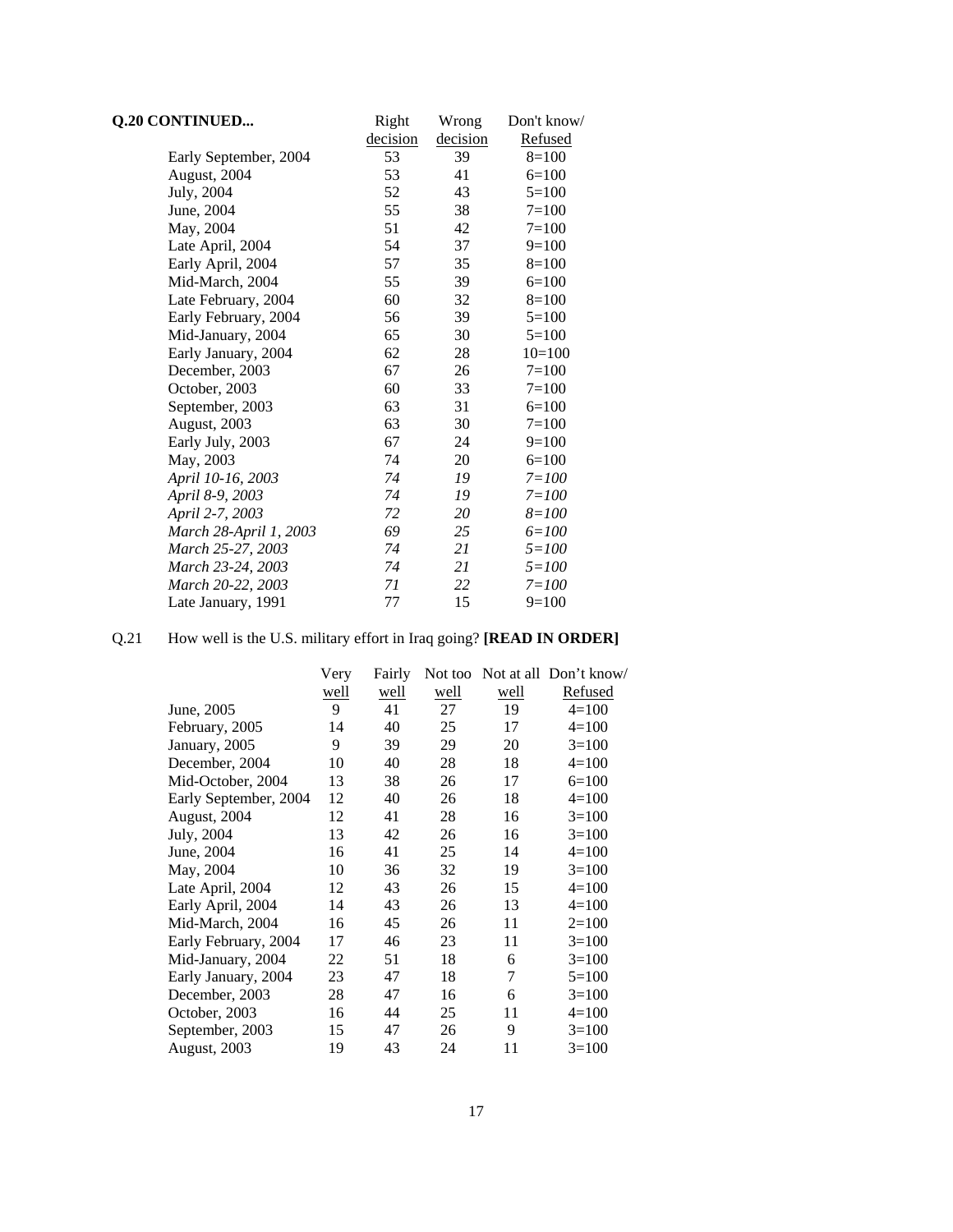| <b>Q.21 CONTINUED</b>  | Very | Fairly |      |                | Not too Not at all Don't know/ |
|------------------------|------|--------|------|----------------|--------------------------------|
|                        | well | well   | well | well           | Refused                        |
| Early July, 2003       | 23   | 52     | 16   | 5              | $4=100$                        |
| April 10-16, 2003      | 61   | 32     | 3    |                | $3 = 100$                      |
| April 8-9, 2003        | 60   | 32     | 3    | 3              | $2 = 100$                      |
| April 2-7, 2003        | 55   | 37     | 3    | $\overline{c}$ | $3 = 100$                      |
| March 25-April 1, 2003 | 39   | 46     | 8    | 2              | $5 = 100$                      |
| March 23-24, 2003      | 45   | 41     | 6    | $\mathfrak{D}$ | $6 = 100$                      |
| March 20-22, 2003      | 65   | 25     | າ    |                | $7 = 100$                      |

Q.22 Do you think the U.S. should keep military troops in Iraq until the situation has stabilized, or do you think the U.S. should bring its troops home as soon as possible?

|                          | Keep troops | Bring troops | Don't know/    |
|--------------------------|-------------|--------------|----------------|
|                          | in Iraq     | home         | <b>Refused</b> |
| June, 2005               | 50          | 46           | $4=100$        |
| February, 2005           | 55          | 42           | $3=100$        |
| January, 2005            | 54          | 41           | $5=100$        |
| December, 2004           | 56          | 40           | $4=100$        |
| Mid-October, 2004        | 57          | 36           | $7 = 100$      |
| Early September, 2004    | 54          | 40           | $6=100$        |
| August, 2004             | 54          | 42           | $4=100$        |
| July, 2004               | 53          | 43           | $4=100$        |
| June, 2004 <sup>13</sup> | 51          | 44           | $5=100$        |
| May, 2004                | 53          | 42           | $5=100$        |
| Late April, 2004         | 53          | 40           | $7 = 100$      |
| Early April, 2004        | 50          | 44           | $6=100$        |
| Early January, 2004      | 63          | 32           | $5=100$        |
| October, 2003            | 58          | 39           | $3=100$        |
| September, 2003          | 64          | 32           | $4=100$        |

Q.23 Thinking about the people you know, would you say they are becoming LESS emotionally involved in the news from Iraq than they were, MORE emotionally involved, or are the people you know about as involved as they had been?

|                |                                     | Jan<br>2005 | Aug<br>2004 | June<br>2004 | May<br>2004 |
|----------------|-------------------------------------|-------------|-------------|--------------|-------------|
| 44             | Less emotionally involved           | 35          | 36          | 35           | 26          |
| 15             | More emotionally involved           | 19          | 19          | 23           | 33          |
| 36             | About as involved as they have been | 44          | 41          | 37           | 36          |
|                | Mixed / Some more, some less (VOL.) | *           | *           |              |             |
| $\overline{4}$ | Don't know/Refused (VOL.)           |             | 4           | 4            | 4           |
| 100            |                                     | 100         | 100         | 100          | 100         |

<sup>&</sup>lt;sup>13</sup> In June 2004 and earlier, the question was worded: "Do you think the U.S. should keep military troops in Iraq until a stable government is established there, or do you think the U.S. should bring its troops home as soon as possible?"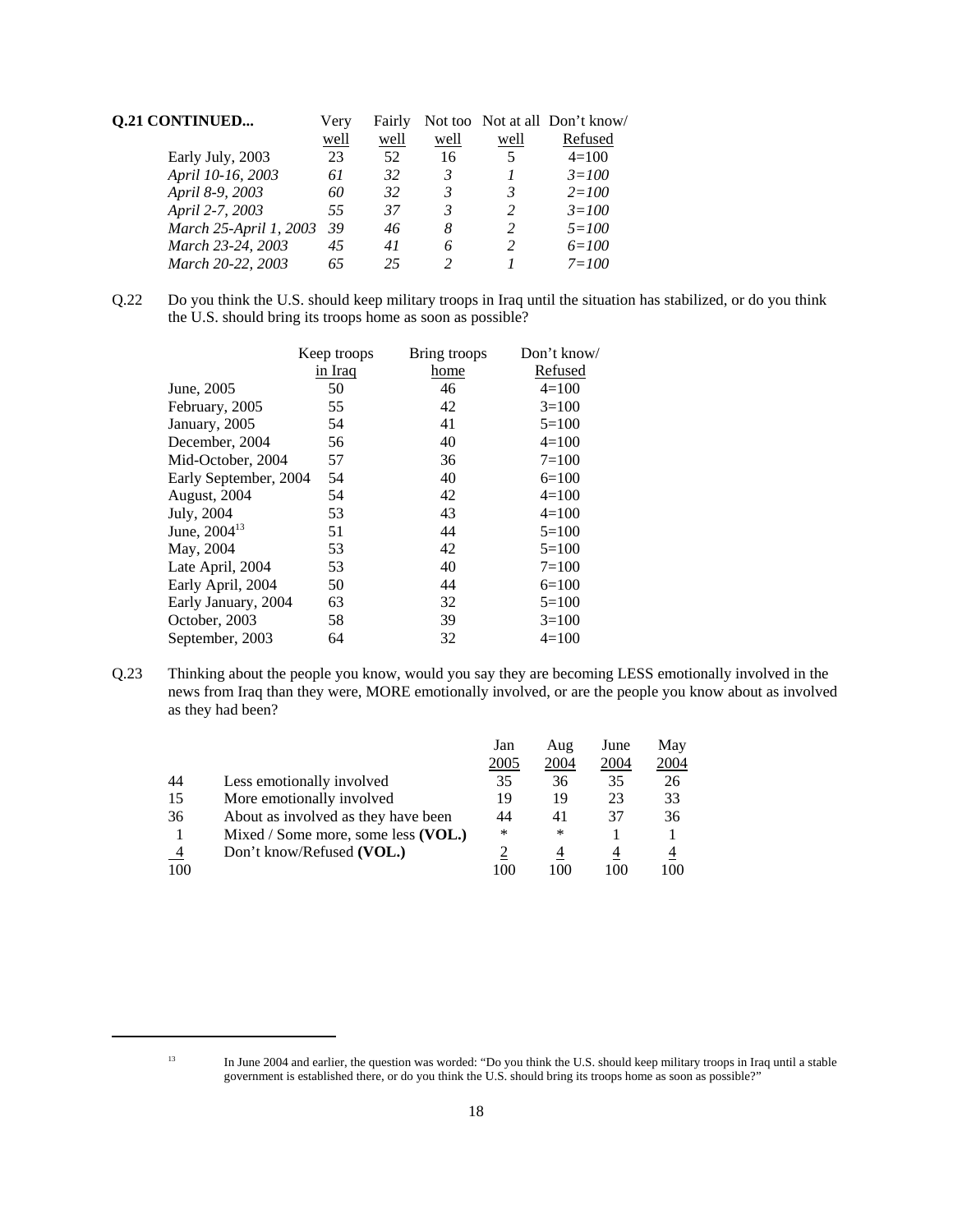Q.24 Some people are comparing Iraq to the war in Vietnam thirty years ago. Do you think Iraq will turn out to be another Vietnam, or do you think the U.S. will accomplish its goals in Iraq?

|     |                                | Early      |      | Late       |
|-----|--------------------------------|------------|------|------------|
|     |                                | Sept       | June | April      |
|     |                                | 2004       | 2004 | 2004       |
| 35  | Will be another Vietnam        | 29         | 29   | 25         |
| 47  | U.S. will accomplish its goals | 54         | 55   | 54         |
|     | Too early to tell (VOL.)       | 4          | 4    | 6          |
| 11  | Don't know/Refused (VOL.)      | <u> 13</u> | 12   | <u> 15</u> |
| 100 |                                | 100        | 100  | 100        |

Q.25 Since the start of military action in Iraq, about how many U.S. soldiers have been killed? To the best of your knowledge, has it been under 500, 500 to 1000, 1000 to 2000, or more than 2000? **[INTERVIEWER: IF RESPONDENT GIVES A SPECIFIC NUMBER, ENTER IN THE APPROPRIATE RANGE WITHOUT PROMPTING. IF RESPONDENT SAYS "500", "1,000" OR "2,000", PROMPT** "Would you say it is a little over or a little under \_\_\_\_?**] "2,000", PROMPT** "Would you say it is a little over or a little under \_\_\_\_?**]** 

|                 |                          | April        |
|-----------------|--------------------------|--------------|
|                 |                          |              |
| 4               | Under 500                | 28           |
| 13              | 500 to 1,000             | 55 (Correct) |
| 54              | 1,000 to 2,000 (Correct) | 6            |
| 24              | More than $2,000$        | 4            |
| $\frac{5}{100}$ | Don't know/Refused       |              |
|                 |                          |              |

Now, I have a few questions about the political parties…

#### **FOR Q.26 THROUGH Q.28, HALF OF RESPONDENTS SHOULD GET THE REPUBLICAN PARTY FIRST ON ALL QUESTIONS; HALF OF RESPONDENTS SHOULD GET THE DEMOCRATIC PARTY FIRST ON ALL QUESTIONS.**

Q.26 First thinking about social issues such as homosexuality and abortion, has the **[INSERT ITEM; ROTATE]** become too conservative, too liberal, or is it about right on social issues such as homosexuality and abortion? What about **[ALTERNATE ITEM]**? Has it become too conservative, too liberal, or is it about right on social issues such as homosexuality and abortion?

|    |                      | Too          | Too     | About | DK/        |
|----|----------------------|--------------|---------|-------|------------|
|    |                      | Conservative | Liberal | right | <u>Ref</u> |
| a. | The Republican Party | 38           |         | 34    | $15=100$   |
| b. | The Democratic Party | 13           | 35      | 36    | $16=100$   |

<sup>&</sup>lt;sup>14</sup> In April 2004 the question included "Since the start of military action in Iraq, last March...."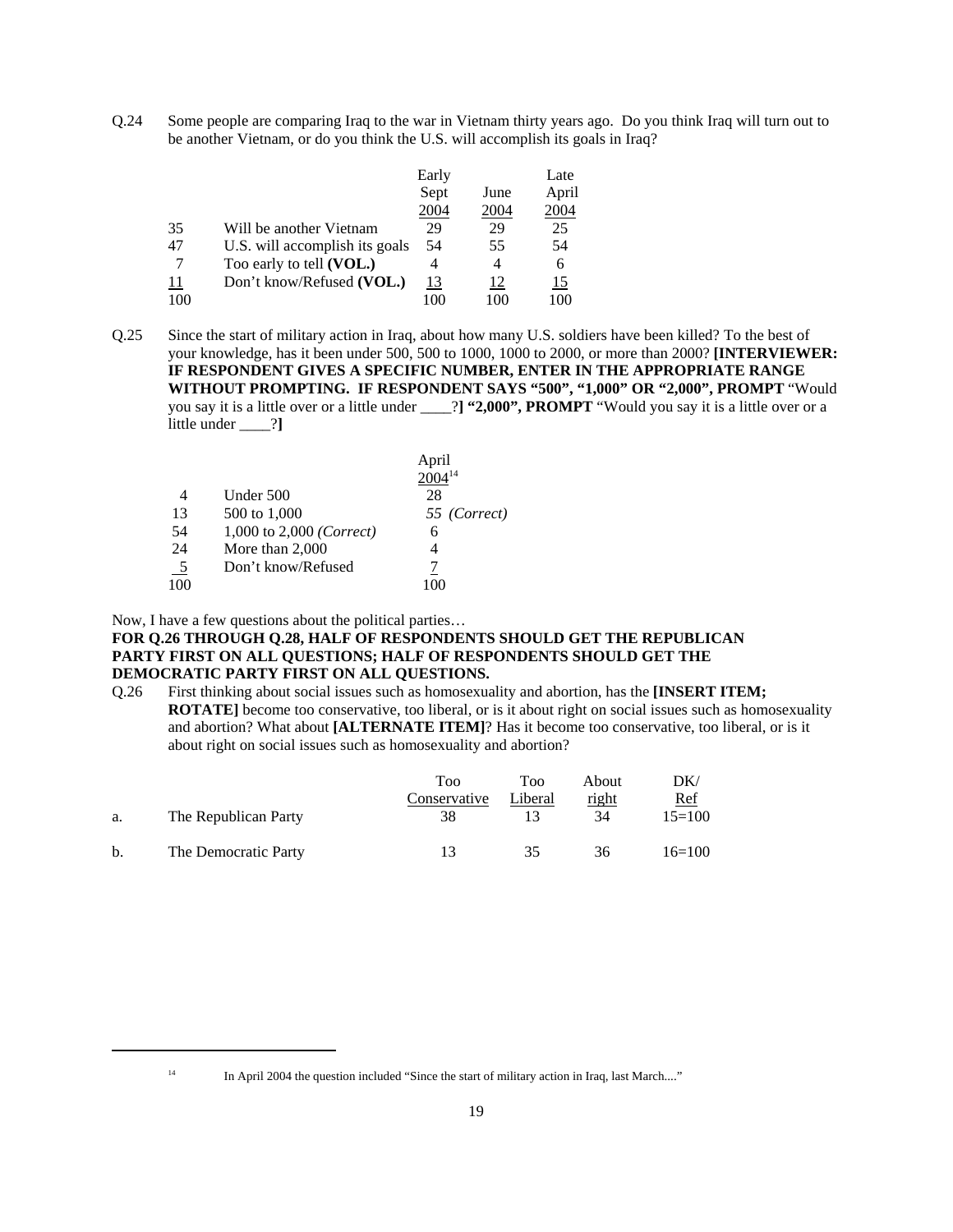Q.27 Now thinking about economic issues such as taxes and government programs, do you think the **[INSERT ITEM; ROTATE IN SAME ORDER AS Q.26]** has become too conservative, too liberal, or is it about right on economic issues such as taxes and government programs? What about **[ALTERNATE ITEM]**? Has it become too conservative, too liberal, or is it about right on economic issues such as taxes and government programs?

|    |                      | Too          | Too     | About | DK/        |
|----|----------------------|--------------|---------|-------|------------|
|    |                      | Conservative | Liberal | right | <u>Ref</u> |
| a. | The Republican Party | 36           |         | 33    | $14 = 100$ |
| b. | The Democratic Party | 1 Л          | 33      | 39    | $14 = 100$ |

Q.28 Now thinking about foreign policy and national security issues, do you think the **[INSERT ITEM; ROTATE IN SAME ORDER AS Q.26**] is too tough, not tough enough, or about right in its approach to foreign policy and national security issues? What about **[ALTERNATE ITEM]**? Do you think it is too tough, not tough enough, or about right in its approach to foreign policy and national security issues?

| a. | The Republican Party | Too<br>tough<br>22 | Not tough About<br>enough | right | DK/<br><u>Ref</u><br>$12=100$ |
|----|----------------------|--------------------|---------------------------|-------|-------------------------------|
| b. | The Democratic Party |                    | 46                        | 35    | $14 = 100$                    |

On another subject…

Q.29 Do you use a computer at your workplace, at school, at home, or anywhere else on at least an occasional basis?

Q.30 Do you ever go online to access the Internet or World Wide Web or to send and receive email?

|                           |            |               |           | <b>Based on Total Respondents:</b> |                           |           |  |
|---------------------------|------------|---------------|-----------|------------------------------------|---------------------------|-----------|--|
|                           |            | Computer User |           |                                    | Goes Online               |           |  |
|                           | <u>Yes</u> | <u>No</u>     | DK/Ref    | $Yes$                              | $\underline{\mathrm{No}}$ | DK/Ref    |  |
| June, 2005                | 77         | 23            | $* = 100$ | 69                                 | 31                        | $* = 100$ |  |
| Late May, 2005            | 76         | 24            | $* = 100$ | 70                                 | 29                        | $1 = 100$ |  |
| Mid-March, 2005           | 78         | 22            | $* = 100$ | 72                                 | 28                        | $0=100$   |  |
| December, 2004            | 80         | 20            | $* = 100$ | 72                                 | 28                        | $* = 100$ |  |
| Mid-October, 2004         | 79         | 21            | $* = 100$ | 72                                 | 28                        | $* = 100$ |  |
| Early September, 2004     | 78         | 22            | $* = 100$ | 72                                 | 28                        | $* = 100$ |  |
| August, 2004              | 75         | 25            | $* = 100$ | 68                                 | 32                        | $0=100$   |  |
| April, 2004               | 73         | 27            | $0=100$   | 66                                 | 34                        | $* = 100$ |  |
| March, 2004 <sup>15</sup> | 75         | 25            | $* = 100$ | 68                                 | 32                        | $* = 100$ |  |
| August, 2003              | 77         | 23            | $* = 100$ | 67                                 | 33                        | $* = 100$ |  |
| Mid-July, 2003            | 75         | 25            | $* = 100$ | 65                                 | 35                        | $* = 100$ |  |
| June, 2003                | 75         | 25            | $0=100$   | 67                                 | 33                        | $0=100$   |  |
| January, 2003             | 76         | 24            | $0=100$   | 67                                 | 33                        | $* = 100$ |  |
| December, 2002            | 76         | 24            | $* = 100$ | 67                                 | 33                        | $* = 100$ |  |
| Early October, 2002       | 75         | 25            | $* = 100$ | 63                                 | 37                        | $* = 100$ |  |
| <b>August, 2002</b>       | 78         | 22            | $* = 100$ | 69                                 | 31                        | $* = 100$ |  |
| June, 2002                | 74         | 26            | $* = 100$ | 66                                 | 34                        | $* = 100$ |  |
| May, 2002                 | 75         | 25            | $* = 100$ | 66                                 | 34                        | $* = 100$ |  |
| April, 2002               | 71         | 29            | $* = 100$ | 62                                 | 38                        | $0=100$   |  |

<sup>&</sup>lt;sup>15</sup> Beginning in 2004, the online use question is asked of all respondents (in previous years it was asked only of those who identified themselves as computer users). This modification was made to adjust to changes in technology and means of access to the Internet, and increases the percent who are classified as Internet users by 1-2 percentage points.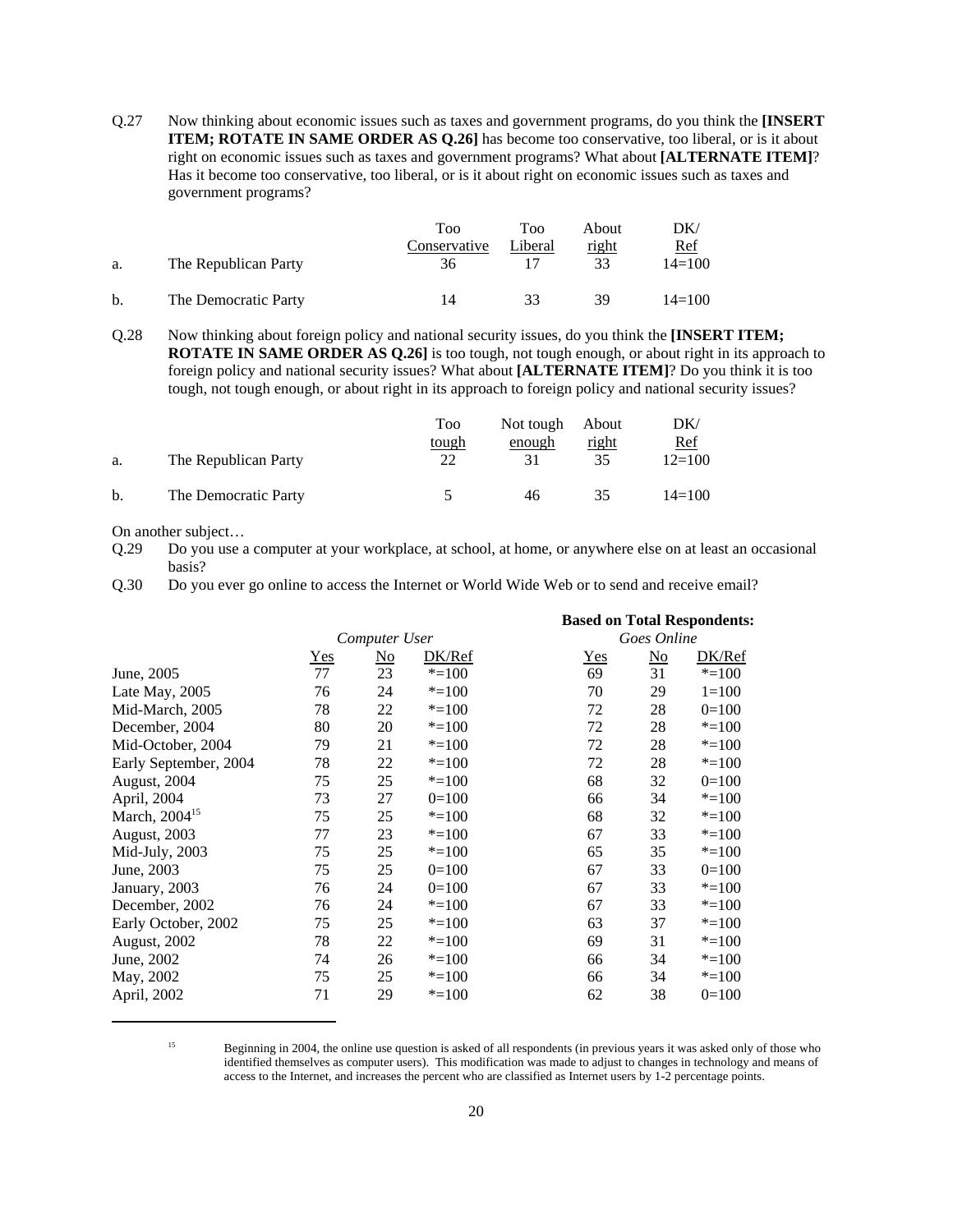#### **Q.29/Q.30 CONTINUED... Based on Total Respondents:**

| Computer User             |                |                          |                | Goes Online |    |           |
|---------------------------|----------------|--------------------------|----------------|-------------|----|-----------|
|                           | Yes            | $\overline{\text{No}}$   | DK/Ref         | Yes         | No | DK/Ref    |
| February, 2002            | 71             | 29                       | $* = 100$      | 62          | 38 | $0=100$   |
| January, 2002             | 73             | 27                       | $0=100$        | 62          | 38 | $0=100$   |
| Mid-November, 2001        | 73             | 27                       | $0=100$        | 62          | 38 | $0=100$   |
| Mid-September, 2001       | 72             | 28                       | $* = 100$      | 62          | 38 | $* = 100$ |
| June, 2001                | 72             | 28                       | $* = 100$      | 62          | 38 | $0=100$   |
| May, 2001                 | 75             | 25                       | $* = 100$      | 64          | 36 | $0=100$   |
| April, 2001               | 72             | 28                       | $* = 100$      | 62          | 38 | $0=100$   |
| February, 2001            | 72             | 28                       | $0=100$        | 60          | 40 | $* = 100$ |
| January, 2001             | 71             | 29                       | $* = 100$      | 61          | 39 | $0=100$   |
| July, 2000                | 68             | 31                       | $1 = 100$      | 55          | 45 | $* = 100$ |
| June, 2000                | 68             | 31                       | $1 = 100$      | 56          | 44 | $* = 100$ |
| April, 2000               | 68             | 32                       | $* = 100$      | 54          | 46 | $* = 100$ |
| March, 2000 <sup>16</sup> | 72             | 28                       | $0=100$        | 61          | 39 | $0=100$   |
| February, 2000            | 67             | 33                       | $* = 100$      | 52          | 48 | $0=100$   |
| January, 2000             | 68             | 32                       | $* = 100$      | 52          | 48 | $* = 100$ |
| December, 1999            | 67             | 33                       | $* = 100$      | 53          | 47 | $0=100$   |
| October, 1999             | 67             | 33                       | $* = 100$      | 50          | 50 | $0=100$   |
| Late September, 1999      | 68             | 32                       | $* = 100$      | 52          | 48 | $* = 100$ |
| September, 1999           | 70             | 30                       | $* = 100$      | 53          | 47 | $0=100$   |
| August, 1999              | 67             | 33                       | $* = 100$      | 52          | 48 | $0=100$   |
| July, 1999                | 68             | 32                       | $* = 100$      | 49          | 51 | $0=100$   |
| June, 1999                | 64             | 35                       | $1 = 100$      | 50          | 50 | $* = 100$ |
| May, 1999                 | 66             | 33                       | $1 = 100$      | 48          | 52 | $0=100$   |
| April, 1999               | 71             | 29                       | $* = 100$      | 51          | 49 | $* = 100$ |
| March, 1999               | 68             | 32                       | $* = 100$      | 49          | 51 | $* = 100$ |
| February, 1999            | 68             | 32                       | $* = 100$      | 49          | 51 | $* = 100$ |
| January, 1999             | 69             | 31                       | $* = 100$      | 47          | 53 | $* = 100$ |
| Early December, 1998      | 64             | 36                       | $* = 100$      | 42          | 58 | $0=100$   |
| November, 1998            | $\overline{a}$ | $\overline{\phantom{a}}$ | $\overline{a}$ | 37          | 63 | $* = 100$ |
| Early September, 1998     | 64             | 36                       | $* = 100$      | 42          | 58 | $* = 100$ |
| Late August, 1998         | 66             | 34                       | $0=100$        | 43          | 57 | $* = 100$ |
| Early August, 1998        | 66             | 34                       | $* = 100$      | 41          | 59 | $* = 100$ |
| April, 1998               | 61             | 39                       | $* = 100$      | 36          | 64 | $0=100$   |
| January, 1998             | 65             | 35                       | $* = 100$      | 37          | 63 | $0=100$   |
| November, 1997            | 66             | 34                       | $* = 100$      | 36          | 63 | $1 = 100$ |
| June, 1997                | 60             | 40                       | $0=100$        | 29          | 71 | $0=100$   |
| Early September, 1996     | 56             | 44                       | $* = 100$      | 22          | 78 | $0=100$   |
| July, 1996                | 56             | 44                       | $* = 100$      | 23          | 77 | $0=100$   |
| April, 1996               | 58             | 42                       | $* = 100$      | 21          | 79 | $* = 100$ |
| March, 1996               | 61             | 39                       | $* = 100$      | 22          | 78 | $0=100$   |
| February, 1996            | 60             | 40                       | $0=100$        | 21          | 79 | $* = 100$ |
| January, 1996             | 59             | 41                       | $0=100$        | 21          | 79 | $0=100$   |
| June, 1995 <sup>17</sup>  | $\overline{a}$ | $\overline{a}$           | $\overline{a}$ | 14          | 86 | $* = 100$ |

<sup>16</sup> In March 2000, "or anywhere else" was added to the question wording.

<sup>&</sup>lt;sup>17</sup> The 1995 figure combines responses from two separate questions: (1) Do you or anyone in your household ever use a modem to connect to any computer bulletin boards, information services such as CompuServe or Prodigy, or other computers at other locations? (IF YES, PROBE: Is that you, someone else or both?) (2) Do you, yourself, ever use a computer at (work) (school) (work or school) to connect with computer bulletin boards, information services such as America Online or Prodigy, or other computers over the Internet?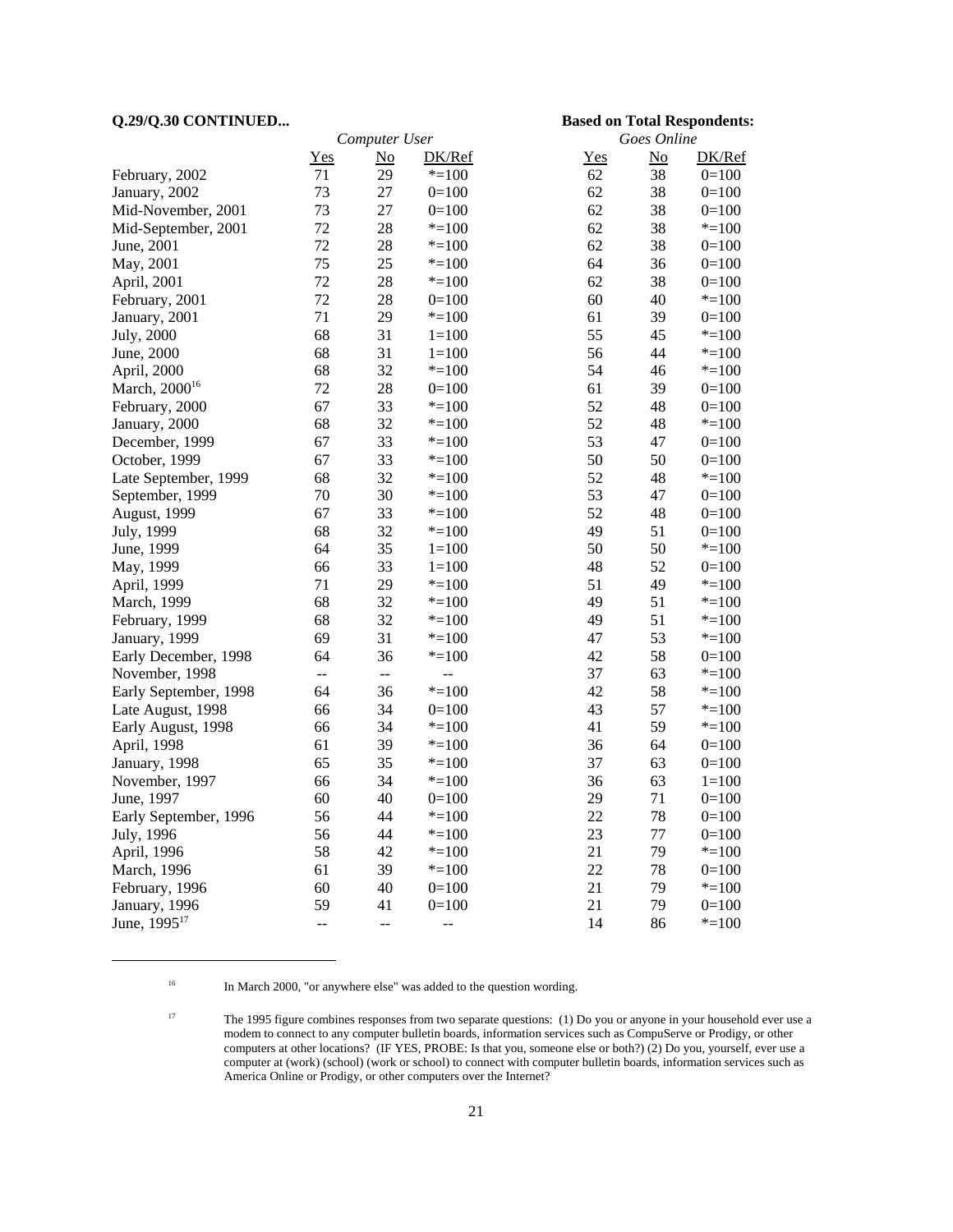#### **IF INTERNET USER (Q.30=1) ASK [N=1,022]:**

Q.31 How frequently do you go online to get NEWS... would you say every day, 3 to 5 days per week, 1 or 2 days per week, once every few weeks, or less often?

|          |                      |    |    |        |    |                                                   |          |     | Early |    | Early  |     |     |
|----------|----------------------|----|----|--------|----|---------------------------------------------------|----------|-----|-------|----|--------|-----|-----|
|          |                      |    |    |        |    | Apr Apr Apr Oct Aug Jul Jun Dec Nov Sept Apr June |          |     |       |    |        |     |     |
|          |                      | 04 | 02 | $00\,$ | 99 | 99                                                | 99       | 99  | 98    | 98 | 98     | 98  | 95  |
| 34       | Every day            | 27 | 25 |        | 25 | 22                                                | 21       | 22  | 25    | 10 | 23     | 18  | 6   |
| 15       | 3-5 days per week    | 18 | 16 |        | 14 | 15                                                | 15       | 18  | 17    |    | 16     |     |     |
| 15       | 1-2 days per week    | 15 | 16 | 19     | 22 | 19                                                | 22       | -22 | 22    | 16 |        | 20  |     |
| 11       | Once every few weeks | 12 | 13 |        | 11 | 15                                                | 14       | 14  | 10    | 13 | 14     |     | 13  |
| 16       | Less often           |    | 21 | 18     | 20 | 20                                                | 19       | 18  | 18    | 20 | 19     |     | 28  |
| 9        | No/Never (VOL.)      | 11 | 9  | 9      | 8  | 9                                                 | 9        |     | 8     | 30 |        | 9   | 29  |
| $\bf{0}$ | Don't know/Refused   | *  | *  | *      | ∗  | ∗                                                 | $\theta$ |     | ∗     | ∗  | $\ast$ | ∗   | ∗   |
| 100      |                      |    |    |        |    | + UO                                              | 100      | 100 | 1 O O |    | 100    | 100 | 100 |

#### **IF INTERNET USER (Q.30=1) ASK [N=1,022]:**

Q.32 When you go online do you ever come across news when you may have been going online for a purpose other than to get the news?

|     |                    | April | April | <b>Nov</b>  | Oct                | <b>Nov</b> | April | Oct  |
|-----|--------------------|-------|-------|-------------|--------------------|------------|-------|------|
|     |                    | 2004  | 2002  | $2000^{18}$ | 1999 <sup>19</sup> | 1998       | 1998  | 1996 |
| 73  | Yes                | 73    | 65    | 45          | 55                 | 48         | 54    | 53   |
| 26  | No                 | 27    | 35    | 53          | 44                 | 51         | 45    | 45   |
|     | Don't know/Refused | *     | ∗     |             |                    |            |       |      |
| 100 |                    | 100   | 100   | 100         | 100                | 100        | 100   | 100  |

#### **IF INTERNET USER (Q.30=1) ASK [N=1,022]:**

- Q.33 Do you ever read online news columns or web logs that discuss news about current events, public issues and politics?
	- 65 Yes

 $\frac{35}{*}$  No

Don't Know/Refused

 $\overline{100}$ 

<sup>&</sup>lt;sup>18</sup> In 2000 the question asked about "news and information about the 2000 elections."

<sup>&</sup>lt;sup>19</sup> In 1999 and 1998 the question was worded: "When you go online do you ever encounter or come across news and information on current events, public issues or politics when you may have been going online for a purpose other than to get the news?" In 1996 this question was asked: "are you ever exposed to news..."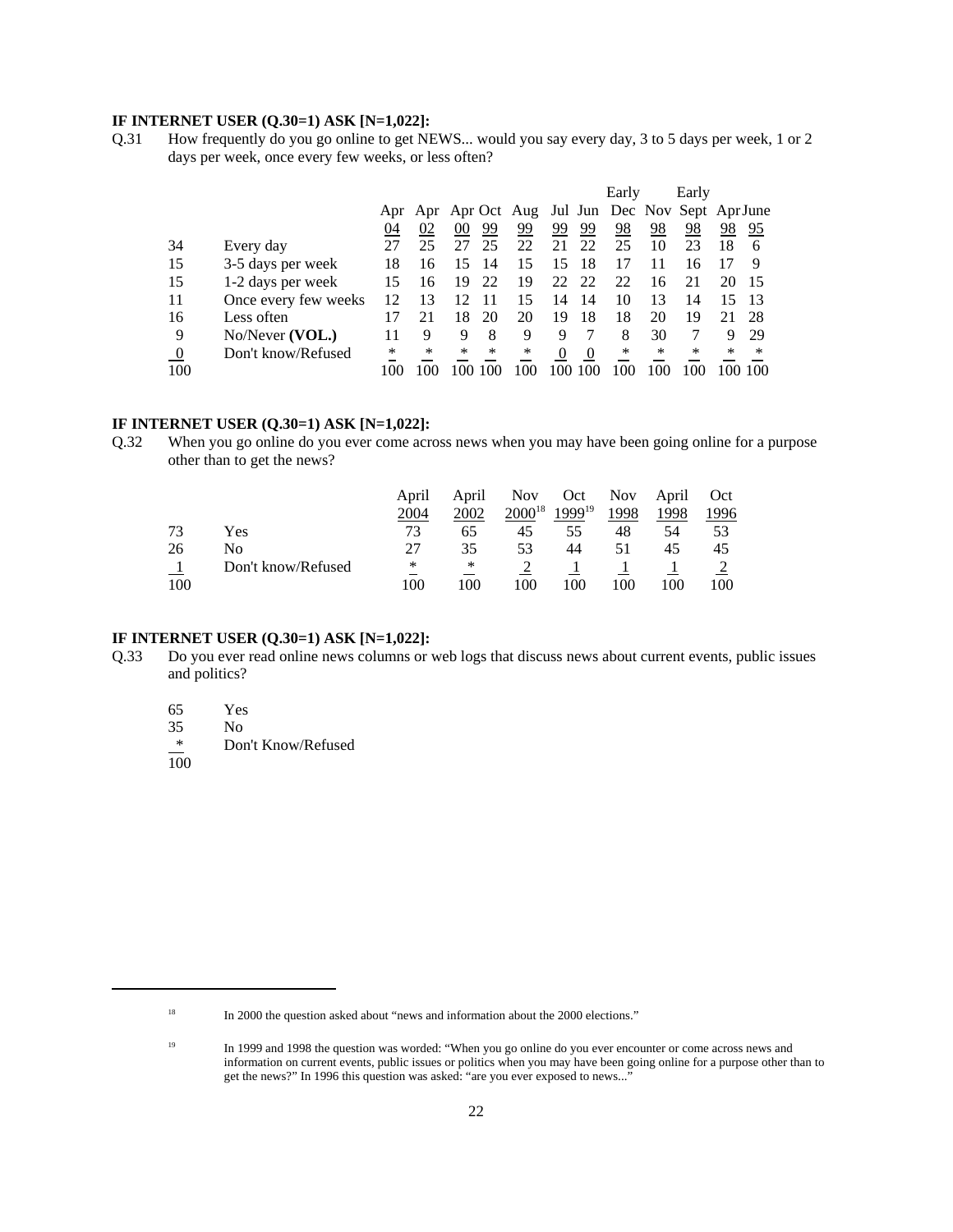#### **ASK ALL:**

Thinking about the war on terrorism…

Q.34 How much, if anything, have you heard about reported mistreatment of prisoners held by the U.S. at Guantanamo Bay … a lot, a little, or nothing at all?

|     |                    | May         |
|-----|--------------------|-------------|
|     |                    | $2004^{20}$ |
| 49  | A lot              | 58          |
| 40  | A little           | 34          |
| 10  | Nothing at all     |             |
|     | Don't know/Refused |             |
| 100 |                    | 100         |

- Q.35 Do you think these reports of prisoner mistreatment represent isolated incidents, or do you think they represent a wider pattern of prisoner mistreatment?
	- 54 Isolated incidents
	- 34 Wider pattern
	- 1 Neither **(VOL)**
	- 11 Don't know/Refused
	- 100
- Q.36 Based on what you've seen or heard, do you think the press is giving too much, too little, or the right amount of attention to these reports?

|                |                    | May<br>2004 |
|----------------|--------------------|-------------|
| 39             | Too much           | 36          |
| 24             | Too little         | 17          |
| 32             | Right amount       | 39          |
| $\overline{5}$ | Don't know/Refused | 8           |
| 100            |                    |             |

Lastly on a different subject…

Q.37 In 1973 the Roe versus Wade decision established a woman's constitutional right to an abortion, at least in the first three months of pregnancy. Would you like to see the Supreme Court completely overturn its Roe versus Wade decision, or not?

|     |                           |      | -Gallup |                   |      |  |
|-----|---------------------------|------|---------|-------------------|------|--|
|     |                           | Jan  | March   | Aug <sup>21</sup> | Oct  |  |
|     |                           | 2003 | 2002    | 1992              | 1989 |  |
| 30  | Yes                       | 31   | 36      | 34                | 33   |  |
| 63  | No                        | 62   | 60      | 60                | 61   |  |
|     | Don't know/Refused (VOL.) |      |         | O                 | O    |  |
| 100 |                           | 100  | 100     | 100               | 100  |  |

<sup>&</sup>lt;sup>20</sup> In May 2004 question worded: "... reports of mistreatment of Iraqi prisoners by U.S. troops."

<sup>&</sup>lt;sup>21</sup> Gallup trend from August 1992 is based on registered voters.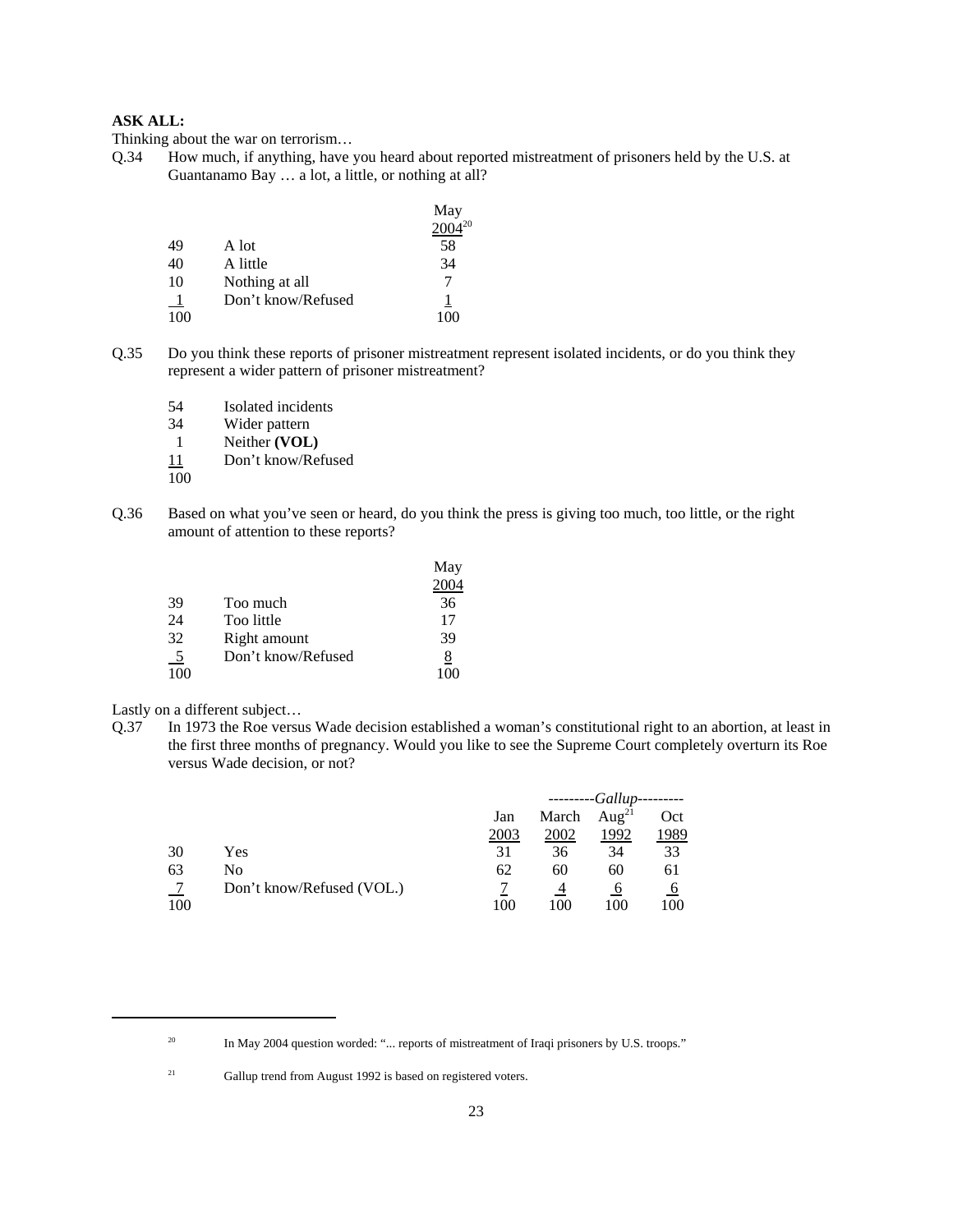Now, just a few questions for statistical purposes only...

PARTY In politics TODAY, do you consider yourself a Republican, Democrat, or Independent?

|                      |                       |            |          |                         | (VOL)          | (VOL)        |            |
|----------------------|-----------------------|------------|----------|-------------------------|----------------|--------------|------------|
|                      |                       |            |          |                         | No             | Other        |            |
| <b>Trend</b>         |                       | Republican | Democrat | Independent             | Preference     | Party        | Don't know |
|                      | June, 2005            | 30         | 32       | 32                      | $\overline{4}$ | $\ast$       | $2=100$    |
|                      | Mid-May, 2005         | 30         | 34       | 29                      | $\overline{4}$ | *            | $3=100$    |
|                      | Late March, 2005      | 29         | 32       | 36                      | $\overline{2}$ | *            | $1 = 100$  |
|                      | Mid-March, 2005       | 30         | 34       | 29                      | $\overline{4}$ | *            | $3=100$    |
|                      | February, 2005        | 31         | 32       | 30                      | $\overline{4}$ | $\mathbf{1}$ | $2=100$    |
|                      | January, 2005         | 32         | 33       | 30                      | $\overline{4}$ | *            | $1 = 100$  |
|                      | December, 2004        | 31         | 34       | 30                      | 3              | *            | $2=100$    |
|                      | Mid-October, 2004     | 30         | 33       | 30                      | $\overline{4}$ | *            | $3=100$    |
|                      | Late September, 2004  | 29         | 30       | 31                      | 6              | *            | $4 = 100$  |
|                      | Mid-September, 2004   | 29         | 31       | 30                      | 5              | *            | $5=100$    |
|                      | Early September, 2004 | 30         | 33       | 31                      | 3              | *            | $3=100$    |
|                      | August, 2004          | 31         | 35       | 27                      | $\overline{4}$ | *            | $3=100$    |
|                      | July, 2004            | 29         | 33       | 32                      | 3              | *            | $3=100$    |
|                      | June, 2004            | 30         | 34       | 31                      | 3              | $\ast$       | $2=100$    |
|                      | May, 2004             | 29         | 35       | 26                      | 5              | 1            | $4=100$    |
|                      | Early May, 2004       | 27         | 34       | 31                      | $\overline{4}$ | $\mathbf{1}$ | $3=100$    |
|                      | Late April, 2004      | 30         | 31       | 31                      | 5              | *            | $3=100$    |
|                      | Early April, 2004     | 31         | 32       | 28                      | $\overline{4}$ | $\mathbf{1}$ | $4=100$    |
|                      | Late March, 2004      | 30         | 34       | 28                      | $\overline{4}$ | *            | $4=100$    |
|                      | March, 2004           | 27         | 35       | 32                      | $\overline{4}$ | *            | $2=100$    |
|                      | Mid-February, 2004    | 30         | 33       | 30                      | $\overline{4}$ | *            | $3=100$    |
|                      | Early February, 2004  | 31         | 33       | 31                      | 3              | $\ast$       | $2=100$    |
|                      | Mid-January, 2004     | 31         | 31       | 31                      | $\overline{4}$ | 1            | $2=100$    |
|                      | Early January, 2004   | 29         | 34       | 31                      | $\overline{4}$ | $\ast$       | $2=100$    |
| <b>Yearly Totals</b> |                       |            |          |                         |                |              |            |
|                      | 2004                  | 30         | 33       | 30                      | $\overline{4}$ | *            | $3=100$    |
|                      | 2003                  | 30         | 31       | 31                      | 5              | $\ast$       | $3=100$    |
|                      | 2002                  | 30         | 31       | 30                      | 5              | $\mathbf{1}$ | $3=100$    |
|                      | 2001                  | 29         | 34       | 29                      | 5              | $\ast$       | $3=100$    |
|                      | 2001 Post-Sept 11     | 31         | 32       | 28                      | 5              | 1            | $3 = 100$  |
|                      | 2001 Pre-Sept 11      | 28         | 35       | 30                      | 5              | $\ast$       | $2 = 100$  |
|                      | 2000                  | 28         | 33       | 29                      | 6              | *            | $4=100$    |
|                      | 1999                  | 27         | 33       | 34                      | $\overline{4}$ | *            | $2=100$    |
|                      | 1998                  | 28         | 33       | 32                      | 5              | *            | $2=100$    |
|                      | 1997                  | 28         | 33       | 32                      | 4              | 1            | $2=100$    |
|                      |                       |            |          |                         | No Preference/ |              |            |
|                      |                       | Republican | Democrat | Independent             | Other/DK       |              |            |
|                      | 1996                  | 29         | 33       | 33                      | $5=100$        |              |            |
|                      | 1995                  | 32         | 30       | 34                      | $4 = 100$      |              |            |
|                      | 1994                  | 30         | 32       | 34                      | $4 = 100$      |              |            |
|                      | 1993                  | $27\,$     | 34       | 34                      | $5=100$        |              |            |
|                      | 1992                  | 28         | 33       | 35                      | $4 = 100$      |              |            |
|                      | 1991                  | 31         | 32       | 33                      | $4 = 100$      |              |            |
|                      | 1990                  | 31         | 33       | 30                      | $6=100$        |              |            |
|                      |                       |            |          | Independent/            |                |              |            |
|                      |                       | Republican |          | Democrat No Pref/Oth/DK |                |              |            |
|                      | 1989                  | 33         | 33       | $34=100$                |                |              |            |
|                      | 1987                  | 26         | 35       | $39=100$                |                |              |            |
|                      |                       |            |          |                         |                |              |            |